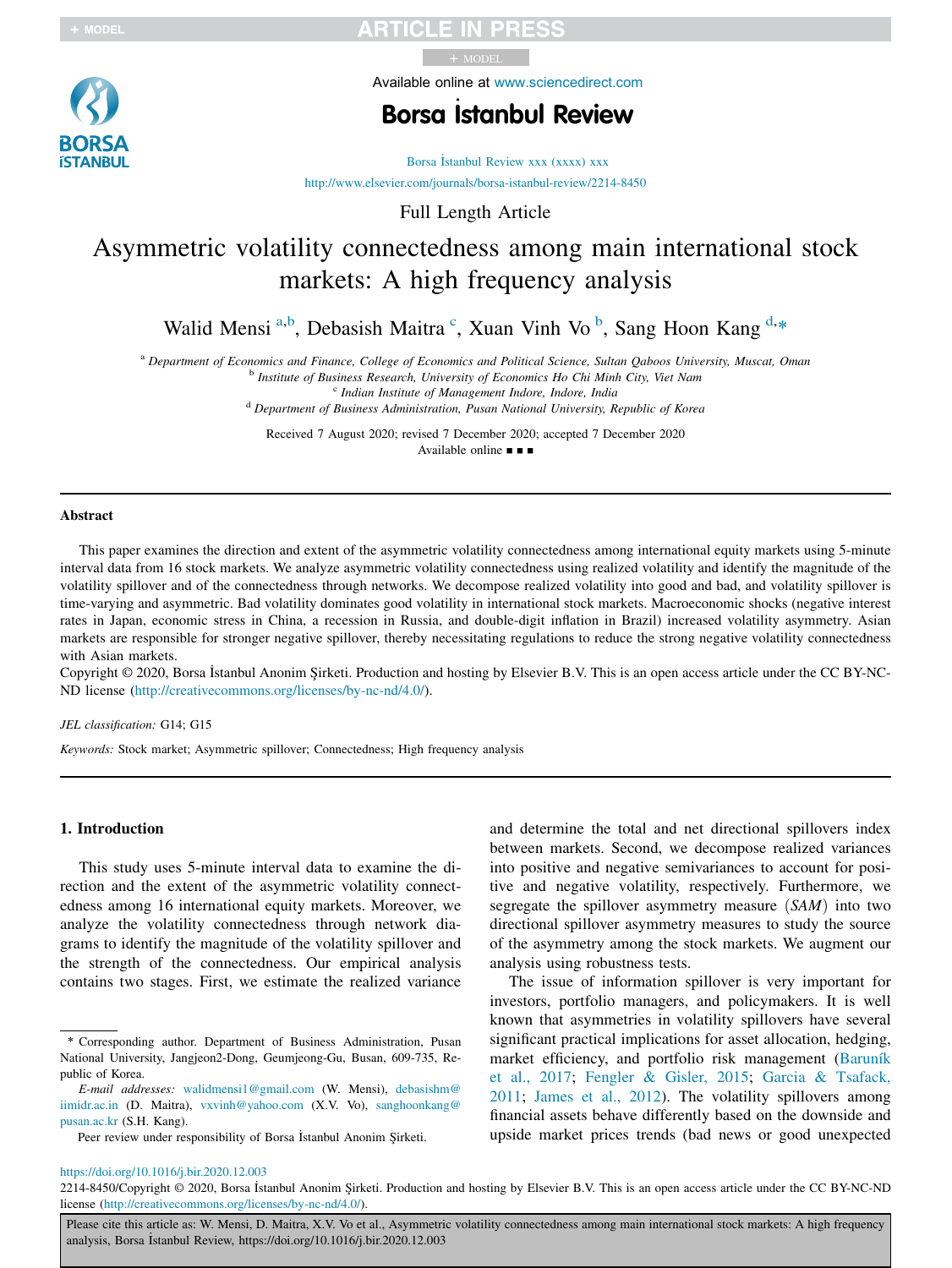news). Currently, market convergence due to sweeping deregulations, evident in increasing cross-border financial flows, is resulting in pure contagious behavior (Masson, 1999). This convergence, driven by financial globalization, the standardization of financial transaction mechanisms, and innovation resulting in complex financial products, has also triggered powerful, common shocks in various markets (Yoon et al., 2019).

As Segal et al. (2015) argued, the behavior of volatility differs depending on the sources and specifically on whether they are good or bad innovations. "Bad" uncertainty or volatility is driven by negative shocks to the macroeconomy, which reduces prices and investment; whereas "good" volatility, exhibited by positive shocks, results in higher asset prices and investment. This motivates us to undertake a thorough analysis of the asymmetric volatility spillover among major international stock markets. In particular, we ask the following questions: *Are asymmetries in volatility present among stock markets? If asymmetry is a common phenomenon*, *then how do markets transmit this asymmetry? Are there any differences in the way one particular market receives (contributes to) asymmetric volatility spillover from (in) other markets? If so*, *how do global macroeconomic events or shocks influence asymmetry and what are the extent and the direction of the spillovers?*

The above questions seeking to capture the asymmetry in the volatility spillover and multiscale connectedness in international stock markets have not yet been answered using high frequency data. However, the asymmetry in volatility spillover is a better metric for identifying which shocks trigger higher spillover asymmetry when asymmetry is dominated by negative spillovers. $<sup>1</sup>$ </sup>

However, the analysis of asymmetric spillovers provides better "early warning systems" for dormant crises (Diebold and Yilmaz, 2009, 2012; Kang et al., 2017) and helps us to understand the existing crises. Recent studies of Chen et al. (2019) and BenSaïda (2019) focus on the asymmetric volatility connectedness among different sectors within the same market and across different markets, respectively. Their results also indicate the importance of asymmetric volatility spillover to better understand the transmission of shocks. Policymakers and regulators can act optimally by introducing the appropriate regulatory norms if they know which markets transmit higher volatility, especially bad volatility, to their domestic markets. Investors would enjoy more benefits if they know which international markets transmit higher bad volatility or which macro events can cause more spillover of negative volatility as they would be able to actualize their expected returns and rebalance their portfolios better.

*W. Mensi, D. Maitra, X.V. Vo et al. Borsa istanbul Review xxx (xxxx) xxx* 

Our paper extends Prasad et al.'s (2018) study that examines the aggregate (symmetric) spillovers between Europe, Asia-Pacific and American stock markets using the spillover indices of Diebold and Yilmaz (2012, 2014). The results reveal that the stock markets in Australia, New Zealand, Brazil, Indonesia, Hong Kong, Korea, India, Thailand, and Taiwan transmitted more negative spillovers to other markets during 2016 and 2017. It is interesting to observe that most of the Asia-Pacific countries transmitted negative shocks to other markets in 2016. Furthermore, through examining the directional asymmetric volatility spillover, it is observed that the majority of equity markets received negative spillovers in 2016 and 2017, which reflects the overall pessimistic mood in the markets.

This paper contributes to the related literature in three main aspects. First, it examines the magnitude of the realized volatility spillover indices of high-frequency data by using the vector autoregression (VAR) based on the forecast error variance decomposition (FEVD) framework developed by Diebold and Yilmaz (2009, 2012). Unlike the previous studies of Chen et al. (2019) and BenSaïda (2019) that focused on Chinese and G7 markets without intraday data, respectively, our selected sample encompassing the equity markets of 16 major economies with 5-minute interval data provides a unique opportunity to understand the transmission of shocks through volatility spillover and connectedness networks. Our choice of the markets sampled is based on practical considerations: they are the most significant and relevant benchmark indices in their respective countries, are commonly found in investors' portfolios, are highly liquid and have been previously considered in related literature. Therefore, institutional and individual investors can obtain a better understanding of the market dynamics for portfolio diversification and efficient asset allocations.

Second, we decompose realized variances  $(RVs)$  into positive and negative semivariances (RSs) and positive and negative volatility to estimate *SAM* and understand the magnitude of the positive and negative spillovers of the individual markets and the strength of the positive and negative volatility connectedness. Our rolling window-based spillover index differentiates between periods of spillover among markets during periods of crisis or high volatility and periods of relative calmness and stability. Thus, it provides an "early warning system" for an imminent crisis and its intensity.

Third, the further decomposition of SAM into two directional spillover asymmetry measures across markets sheds light on the source of the asymmetry among stock markets. The high transmission (receipt) of negative volatility spillover from (in) a particular market can help investors determine in which market to remain invested for the short or the long term. Moreover, the asymmetric volatility spillover approach also offers investors the opportunity to understand when a market becomes more sensitive and vulnerable to macroeconomic shocks.

The remainder of this paper is organized as follows: Section 2 reviews the literature. Section 3 presents the methodology. Section 4 describes the data and preliminary analysis.

<sup>&</sup>lt;sup>1</sup> For example, if one market transmits higher volatility to another market, this may not necessarily mean that both good and bad news trigger the same magnitude of volatility spillover. It is more important to know whether the high volatility transmission by a particular market is due to good or bad news. It is possible that two markets are connected through volatility spillover; however, their connectedness increases when one market receives any negative shocks.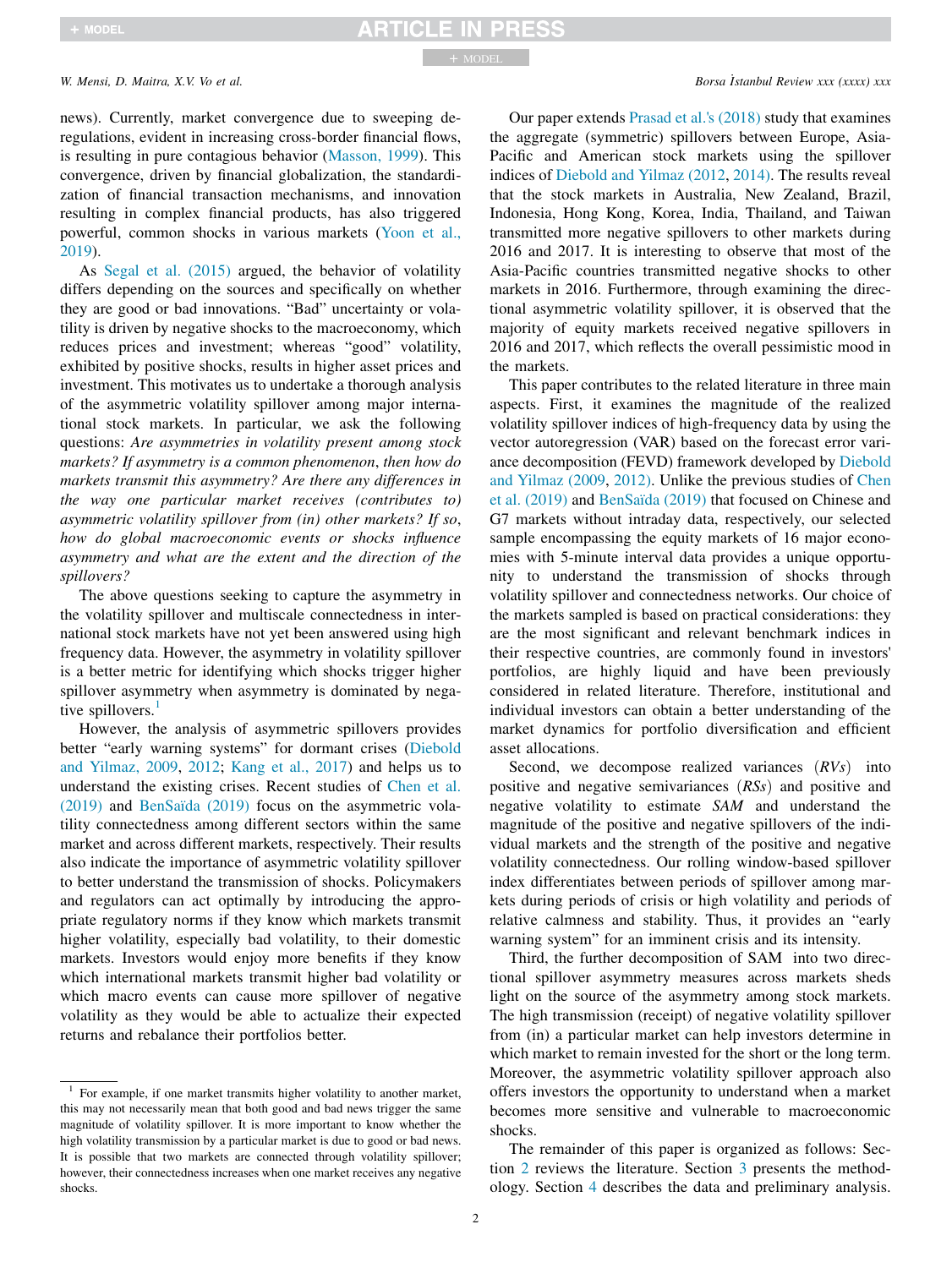Section 5 reports and discusses the empirical results. Section 6 concludes the paper.

### 2. Literature review

The relevant literature provides evidence that equity markets are interdependent (Dean et al., 2010) and experience spillover effects (Kang et al., 2017; Zhang & Broadstock, 2020). Volatility spillovers are also found to extend beyond borders, that is, between emerging and world equity markets (Su, 2020; Zhou et al., 2012). Most existing studies focusing on cross-border contagion (Caporale et al., 2005; Dungey et al., 2006; Matei, 2010; Morales & Andreosso-O'Callaghan, 2014; Skintzi & Refenes, 2006; Golosnoy and Gribish Liensenfeld, 2015) or cross-border and cross-asset contagion (Alter & Beyer, 2014; Baur & Lucey, 2009, 2010; Collet & Ielpo, 2018; Hartmann et al., 2004; Liu & Jiang, 2020; Nguyen & Liu, 2017 ) only examine the interaction among markets where volatility is considered symmetric (Ahmad et al., 2018; Kang et al., 2017; Mensi et al., 2017). However, the literature argues that volatility spillover does not remain the same as financial market returns across markets have asymmetries, that is, when negative returns have higher correlations than positive returns (Longin & Solnik, 2001; Ang & Chen, 2002; Barunik et al., 2015). The negative correlations in returns and volatility tend to react more to adverse shocks, which creates asymmetry in the volatility. Hence, the existence of asymmetric volatility can significantly reduce portfolio diversification (Amonlirdviman & Carvalho, 2010; Barunik et al., 2015, 2017). However, the major challenge of quantifying volatility spillover through a single index remained unanswered until the seminal studies of Diebold and Yilmaz (2009, 2012) (hereafter, DY). They showed that a volatility spillover index, a better way to quantify the spillover effects across market, can be constructed using vector autoregressionbased forecast error variance decomposition with and without being sensitive to the ordering of the variables.

Nevertheless, this method did not analyze any of the asymmetric effects of spillover. Barndorff-Nielsen et al. (2010), followed by Barunik et al. (2015), have shown that the volatility concerning realized variances can be decomposed into positive and negative realized semivariances (RSs) using high-frequency data. Semivariances measure the volatility asymmetry due to positive and negative shocks. Recently, Chen et al. (2019) used ten Shanghai Shenzhen CSI 300 sector indices to find that there is an asymmetric volatility spillover and macroeconomic shocks are the main driver behind the asymmetries in transmission of the spillover. Similarly, BenSaïda (2019) also showed that asymmetric volatility spillover exists and a crisis intensifies the asymmetric spillover, especially that of bad volatility. However, Chen et al.'s (2019) study is limited to Chinese markets only. Yang et al. (2018) examine the dependence structure between Chinese stock markets and global factors (gold prices, crude oil prices, the US stock market volatility index (VIX), the US dollar index, and the three-month repurchase rate in China) during bearish and bullish market conditions. Prasad et al.

(2018) examine the spillovers across major developed and emerging stock markets using DY's (2012) spillover index methodology. They find that bond yield returns, FX volatility, stock market turnover, and macro news indices explain the spillover indices. Caloia et al. (2018) use the methodology of DY (2012) and the Vector Heterogeneous Autoregressive (VHAR) model to examine the strength and the direction of downside/upside semivolatility spillovers between five European stock markets (France, Germany, Italy, the Netherlands, and Spain). Su (2020) extends the spillovers index of DY (2009) with the quantile regression approach to account for extreme spillovers. The author finds extreme risk spillover predominantly from G7 stock markets to BRICS (Brazil, Russia, India, China, and South Africa) stock markets and that the US, Germany, France and Canada are net contributors of risk spillovers whereas the remaining markets are net receivers of risk spillovers. BenSaïda (2019) did not employ intraday data and employed the GJR-GARCH model to estimate good and bad volatility. The study includes only G7 markets.

### 3. Econometric modeling framework

### *3.1. Realized variance and semivariance*

We measure the realized volatility spillover as suggested by Barndorff-Nielsen et al. (2010) and Baruník et al. (2015, 2016, 2017) to identify asymmetries due to negative and positive shocks. Based on the literature (Andersen & Bollerslev, 1998), the "realized variances"  $(RV_t)$  are defined as the square of the stock index returns estimated at every 5-minute interval. The realized variance can be expressed as:

$$
RV_t = \sum_{s=1}^{N} r_{t,s}^2, t = 1, 2, \dots, T
$$
\n(1)

where  $s = 1, ..., N$  is an observation, that is, a 5-minute interval frequency of stock returns. Stock returns are calculated as the first difference of log prices. Barndorff-Nielsen et al.  $(2010)$  decompose  $RV<sub>t</sub>$  into positive and negative components  $(RS_t^-$  and  $RS_t^+$ , respectively) to measure the volatility asymmetry due to negative or positive movements in specific volatility (i.e., bad and good volatility). The negative  $RS_t^+$  and positive  $RS_t^-$  are defined as follows:

$$
RS_t^- = \sum_{s=1}^N r_{t,s}^2 I(r_{t,s} < 0) \tag{2}
$$

$$
RS_t^+ = \sum_{s=1}^N r_{t,s}^2 I(r_{t,s} > 0)
$$
\n(3)

Eqs. (2) and (3) provide a complete decomposition of realized variances into positive and negative *RS<sup>t</sup>* . Thus, we can express the realized variance as the sum of two semivariances, that is,  $RV_t = RS_t^+ + RS_t^+$ . The  $RS_t^-(RS_t^+)$  term implies negative or bad (positive or good) semivariance/volatility due to negative (positive) shocks. The semivariance approach helps us to capture volatility asymmetry (bad or good volatility).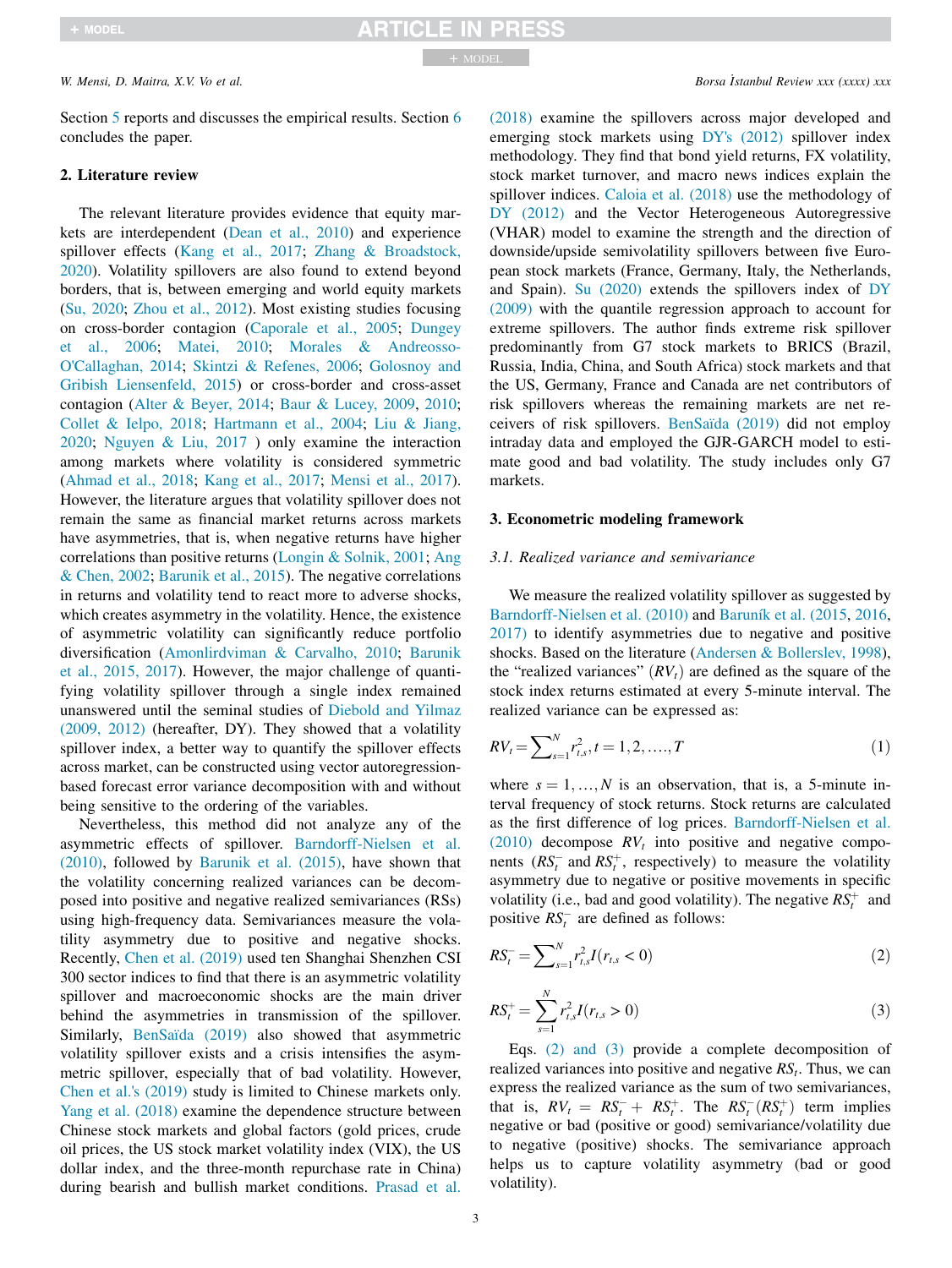follows:

### *3.2. Spillover index framework*

We employ the DY (2012, 2014) approach to measure the volatility spillover index for total, positive, and negative volatility. We start with the VAR  $(p)$  model

$$
RV_t = \alpha + \sum_{j=1}^j \beta_j RV_{t-j} + \varepsilon_t \tag{4}
$$

where  $RV_t = (RV_{t,1}, RV_{t,2}, ..., RV_{t,N})'$  is an *N*-dimensional vector representing the realized variances of *N* stock market indices, and  $\beta$  is the matrix of dynamic coefficients. Similar to Eq.  $(4)$ , we can estimate VAR  $(p)$  models for the semivariances  $RS_t^-$  and  $RS_t^+$ .

Using the generalized VAR framework of DY (2012, 2014), we denote the entries of the connectedness by  $c_{ij}^g(H)$ , an estimate of the contribution of market  $j$  to the  $H$ -step-ahead generalized forecast error variance of market *i*, as:

$$
c_{ij}^{g}(H) = \frac{\sigma_{jj}^{-1} \sum_{h=0}^{H-1} \left( \left( e_i^{\prime} \Theta_h \Sigma e_j \right)^2 \right)}{\sum_{h=0}^{H-1} \left( e_i^{\prime} \Theta_h \Sigma \Theta_h^{\prime} e_i \right)}
$$
(5)

where the covariance matrix of the error terms in the nonorthogonalized VAR is represented by  $\Sigma$ .  $\sigma_{ij}$  denotes the standard deviation of the errors of the *j*th equation, and *e<sup>i</sup>* is an  $N \times 1$  vector whose *i*th element is 1 and all other elements are 0. Finally,  $\Theta_h$  is the coefficient matrix that multiplies the *h*-lagged error in the infinite moving average representation of the nonorthogonalized vector autoregression (VAR).

As the contributions of the own- and cross-market variance do not sum to 1 under the generalized decomposition, the sum of the rows is used to normalize each element of the variance decomposition matrix:

$$
\tilde{c}_{ij}^s(H) = \frac{c_{ij}^s(H)}{\sum_{j=1}^N c_{ij}^s(H)'}\tag{6}
$$

where  $\sum_{j=1}^{N} \tilde{c}_{ij}^{g}(H) = 1$  and  $\sum_{i,j=1}^{N} \tilde{c}_{ij}^{g}(H) = N$  by construction. The total spillover index is computed as the ratio of the contributions of the spillovers from the volatility shocks across markets in the system to the total forecast error variance:

$$
C(H) = \frac{\sum_{i,j=1, i \neq j}^{N} \tilde{\theta}_{ij}(H)}{\sum_{i,j=1}^{N} \tilde{\theta}_{ij}(H)} \times 100 = \frac{\sum_{i,j=1, i \neq j}^{N} \tilde{\theta}_{ij}(H)}{N} \times 100 \tag{7}
$$

### *3.3. Asymmetric spillovers*

*g*

We further replace  $RV<sub>t</sub>$  in VAR  $(p)$  with semivariances,  $R S_t^+ = (R S_{t,1}^+, R S_{t,2}^+, ... R S_{t,N}^+)^t$  or with  $R S_t^- =$  $(RS_{t,1}^-, RS_{t,2}^-, ... RS_{t,N}^-)'$ . We utilize a 180 day rolling window and an  $H = 10$  steps ahead FEVD to calculate the dynamic asymmetric behavior of the volatility spillover indices. However, most of the studies used 200 day rolling windows, but this affects the degrees of freedom. We also test the sensitivity of our choice of 180 day rolling windows and an  $H = 10$  days ahead forecast horizon in section 5.4.

Following Baruník et al. (2016), we further quantify the extent of the asymmetric volatility spillovers  $(SAM)$  defined as

$$
SAM = 100 \times \frac{C^{+} - C^{-}}{1/2(C^{+} + C^{-})}
$$
\n(8)

where  $C^+$  and  $C^-$  are the volatility spillover indices signifying positive and negative semivariances, respectively. The value of *SAM* indicates the magnitude of the asymmetry due to the positive and negative semivariances/volatility. *SAM* is negative (positive) when the bad (good) volatility of  $RS_t^ (RS_t^+)$  dominates the good (bad) volatility of  $RS_t^+$  ( $RS_t^-$ ). A straight line of *SAM* values at zero suggests equal spillovers from both positive and negative volatility and, thus, no asymmetry.

We further decompose the *SAM* in Eq. (8) into two directional spillover asymmetry measures  $(SAM_{i\leftarrow *}$  and  $SAM_{i\rightarrow *}$ ) and study the source of asymmetry among stock markets. The asymmetry measure for directional spillovers to market *i* from all other markets can be expressed as:

$$
SAM_{i\leftarrow*} = 100 \times \frac{C_{i\leftarrow*}^{+} - C_{i\leftarrow*}^{-}}{1/2(C_{i\leftarrow*}^{+} + C_{i\leftarrow*}^{-})}
$$
\n
$$
\tag{9}
$$

Likewise, we can also estimate the magnitude of the asymmetry in the directional spillovers by market *i* to all other markets as:

$$
SAM_{i\rightarrow*} = 100 \times \frac{C_{i\rightarrow*}^{+} - C_{i\rightarrow*}^{-}}{1/2(C_{i\rightarrow*}^{+} + C_{i\rightarrow*}^{-})}
$$
(10)

Both  $SAM_i \rightarrow$  and  $SAM_i \rightarrow$  provide information on the direction of the spillover to (from) market *i* from (to) others. A negative (positive) value of  $SAM_{i\leftarrow *}$  suggests that the negative spillover from all other markets to a particular market (market *i*) is higher than the positive spillover.

### 4. Data and preliminary analysis

In this study, we employ high-frequency, namely, 5-minute interval, data of 16 stock market indices in international locations. They include Australia (All Ords index), Brazil (BOVESPA index), Canada (TSX index), France (CAC 40 index), Germany (DAX 30 index), Hong Kong (HSI index), India (Sensex index), Indonesia (JKSE index), Japan (Nikkei 225 index), Korea (KOPSI index), New Zealand (NZX 50), Russia (RTS index), Shanghai (SSE index), Thailand (SET index), Taiwan (TAIEX index), and the United States (S&P500 index). The 5-minute interval sample data are used to obtain a daily measure of positive and negative semivariances. The sample period spans the period from January 22, 2014 to December 31, 2019 and covers several international financial, economic, and political events. The data are extracted from the Thompson Reuter Tick History database (TRTH) maintained by the SIRCA (Security Industry Research Centre of Asia-Pacific). All the stock market indices are highly liquid and they are the benchmark indices of different countries.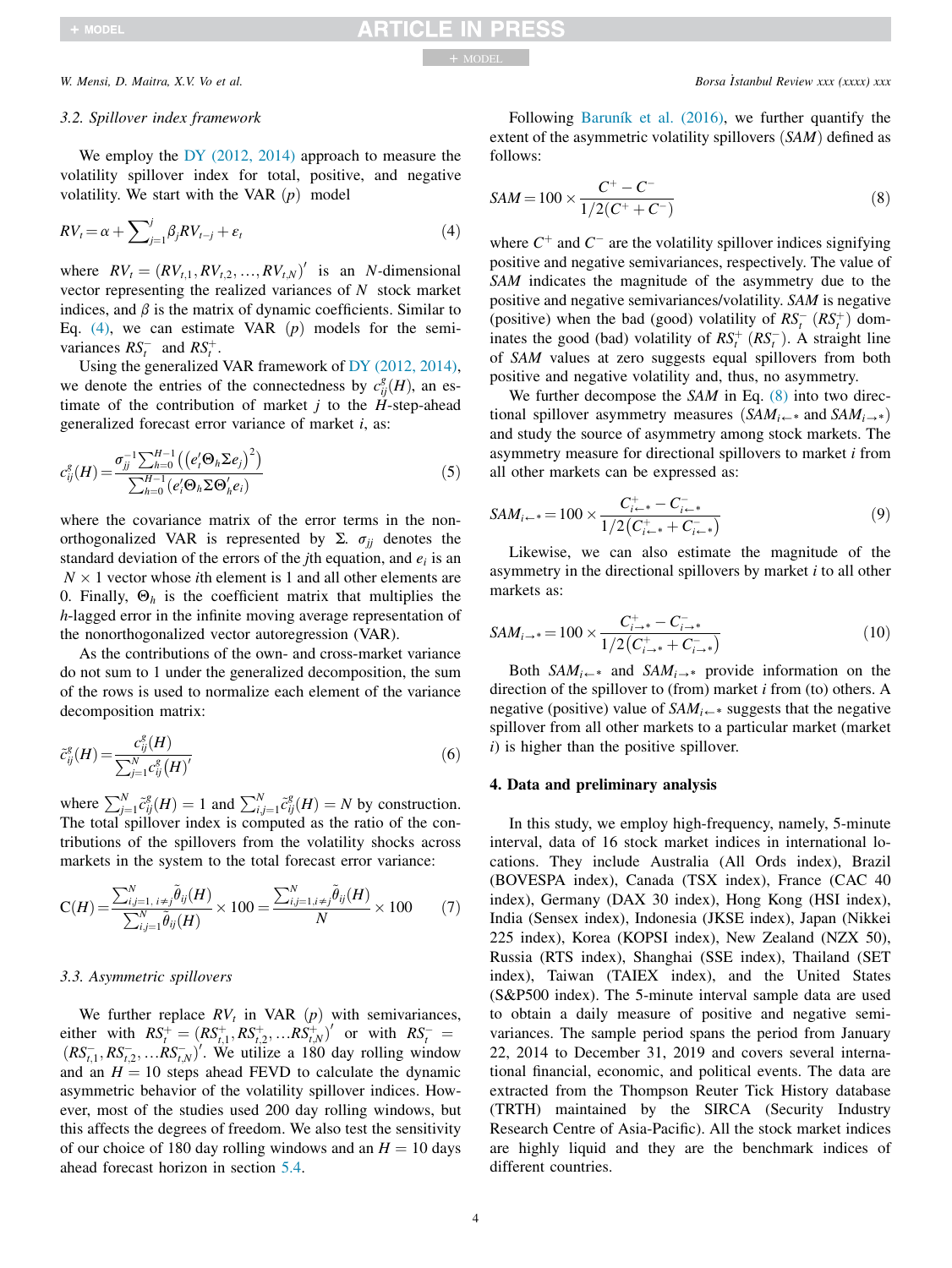Table 1 presents the summary statistics for the realized variances  $(RV_t)$  and semivariances  $(RS_t)$  of stock market returns. The daily mean value of *RV* is similar across all markets. We see that the highest *RV* is in Russia followed by the *RV* in China. However, the skewness and kurtosis values of all markets are highly divergent from normal distributions. Returning to the summary statistics of the positive  $(RS_t^+)$  and negative  $(RS_t^-)$  semivariances/volatility, we observe that mean values of both semivariances for the market are very close. However, given the differences in the skewness and kurtosis, this interpretation may be incorrect (Wang  $& Wu$ , 2018). For example, the German market has a skewness of 4.62 for positive semivariances and a skewness of 33.59 for negative semivariances. Similarly, the kurtosis for negative semivariances is higher than that for positive semivariances. These findings suggest that the dynamics of positive and negative volatility are dissimilar and negative volatility tends to have heavier tails.

### 5. Empirical analysis

### *5.1. Volatility spillover analysis*

Table 2 presents the estimates of the total volatility spillover matrix.<sup>2</sup> As shown in this table, the total volatility spillover is 50.1%. The US and Hong Kong equity markets (32.2%), followed by the Indian market (30.8%), exhibit the highest net volatility spillover on the other markets. The stock markets of Canada, France, Korea, and Taiwan are net transmitters whereas the stock markets of Australia, Brazil, China, Germany, Indonesia, Japan, New Zealand, Russia, and Thailand are net receivers of volatility. Furthermore, we find that New Zealand and Russia are the highest net receivers of volatility shocks, at 61.2% and 55.2%, respectively.

We proceed to examine the volatility spillover to the other markets due to the positive and negative shocks in each stock market. Tables 3 and 4 allow us to differentiate between positive/good and negative/bad volatilities from an individual stock market disseminated across the markets, respectively. By comparing results in Tables 3 and 4, we find differences between positive and negative volatility connectedness. For example, the total spillover value (64.10%) for negative semivariances  $RS_t^-$  is larger than that (40.10%) for positive semivariances  $RS_t^+$ . This finding indicates the markets themselves explain the positive volatility  $(RS_t^+)$  better than they explain the negative volatility  $(RS_t^-)$  of all equity markets, suggesting that volatility connectedness and volatility spillover are influenced more by bad news than by good news. This

*W. Mensi, D. Maitra, X.V. Vo et al. Borsa Istanbul Review xxx (xxxx) xxx* 

| Table 1            |        |           |        |                                                                            |        |                    |                                                                                                             |                                                  |                                              |                                                         |                                                          |                                                         |                                                |                                                |                                                         |                                                  |
|--------------------|--------|-----------|--------|----------------------------------------------------------------------------|--------|--------------------|-------------------------------------------------------------------------------------------------------------|--------------------------------------------------|----------------------------------------------|---------------------------------------------------------|----------------------------------------------------------|---------------------------------------------------------|------------------------------------------------|------------------------------------------------|---------------------------------------------------------|--------------------------------------------------|
|                    |        |           |        | Descriptive statistics for 16 international stock market indices' realized |        |                    | volatility and semivariances.                                                                               |                                                  |                                              |                                                         |                                                          |                                                         |                                                |                                                |                                                         |                                                  |
|                    | SU     | Australia | France | Germany                                                                    | Japan  | Canada             | New Zealand                                                                                                 | Brazil                                           | Indonesia                                    | Hong Kong                                               | Korea                                                    | Russia                                                  | India                                          | Thailand                                       | China                                                   | Taiwan                                           |
| Panel A: Daily RV  |        |           |        |                                                                            |        |                    |                                                                                                             |                                                  |                                              |                                                         |                                                          |                                                         |                                                |                                                |                                                         |                                                  |
| Mean               | 0.5404 | 0.3965    | 0.9805 | 1.0823                                                                     | .0698  | 0114               | 0.2586                                                                                                      |                                                  |                                              |                                                         |                                                          |                                                         |                                                |                                                |                                                         |                                                  |
| St.dev.            | 1.3599 | 0.5299    | 1.8023 | 3.3415                                                                     | 1.9871 | $1.191$<br>$0.036$ | 1.6269                                                                                                      | 1.4803<br>2.1204<br>3.610<br>3.4237              | 0.5594<br>1.0912<br>0.044<br>14.91<br>5.4062 | 0.8636<br>1.3545<br>1.9076<br>1.149<br>7.3208           | 0.4355<br>0.5111<br>0.0683<br>8.4945<br>7.4768<br>72.657 | 2.5018<br>5.6452<br>0.1886<br>147.7<br>14.018<br>14.018 | 0.5874<br>0.9241<br>0.0016<br>19.282<br>11.165 | 0.5043<br>1.0996<br>0.0287<br>10.765<br>10.765 | 1.7288<br>4.4513<br>0.0706<br>61.43<br>7.2137<br>68.975 | 0.5638<br>1.409<br>0.0599<br>42.518<br>18.963    |
| Minimur            | 0.0020 | 0.0274    | 0.0609 |                                                                            | 0.0031 |                    | 1.0234                                                                                                      |                                                  |                                              |                                                         |                                                          |                                                         |                                                |                                                |                                                         |                                                  |
| Maximur            | 43.506 | 7.0558    | 42.91  | 119.6                                                                      | 28.077 | 40.786             |                                                                                                             |                                                  |                                              |                                                         |                                                          |                                                         |                                                |                                                |                                                         |                                                  |
| Skewness           | 21.602 | 5.4033    | 12.002 | 29.71                                                                      | 5.7985 | 26.212             | 1.226                                                                                                       |                                                  |                                              |                                                         |                                                          |                                                         |                                                |                                                |                                                         |                                                  |
| Kurtosis           | 654.83 | 47.237    | 228.15 | 1036.3                                                                     | 50.761 | 862.95             | 88.72                                                                                                       | 110.85                                           |                                              |                                                         |                                                          |                                                         | 83.59                                          |                                                |                                                         | 524.84                                           |
| Panel B: Daily RS, |        |           |        |                                                                            |        |                    |                                                                                                             |                                                  |                                              |                                                         |                                                          |                                                         |                                                |                                                |                                                         |                                                  |
| Mean               | 0.2638 | 0.2032    | 0.5665 | 0.5964                                                                     | 0.5396 | 0.1956             |                                                                                                             |                                                  |                                              |                                                         |                                                          |                                                         |                                                |                                                |                                                         |                                                  |
| St.dev.            | 0.4977 | 0.3315    | 0.8325 |                                                                            | 1514   | 0.3951             | 0.1300                                                                                                      |                                                  |                                              |                                                         |                                                          |                                                         |                                                |                                                |                                                         |                                                  |
| Minimum            | 0.0110 | 0.0162    | 0.0144 | 0.0189                                                                     | 0.0153 | 0.0001             | 0.0049                                                                                                      |                                                  | 0.2713<br>0.5919<br>0.006                    |                                                         |                                                          |                                                         |                                                |                                                |                                                         |                                                  |
| Maximur            | 0.0006 | 4.5473    | 14.444 | 8.4219                                                                     | 17.523 | 8.6322             | 5608                                                                                                        | ).7517<br>1.4719<br>5555.682<br>14.817<br>14.817 | 5.9337<br>5.3805                             | 0.4356<br>0.7498<br>0.032<br>11.685<br>7.3365<br>7.3365 | 0.2178<br>0.2496<br>0.0241<br>5.1467                     | 1.221<br>2.6458<br>0.0981<br>44.847<br>8.2578           | 0.3059<br>0.4572<br>0.0273<br>10.775<br>10.500 | 0.2422<br>0.6587<br>0.0096<br>14.778<br>13.989 | 0.7475<br>1.792<br>0.0361<br>7.4352<br>76.677           | 0.2711<br>0.5683<br>0.0248<br>5.9720<br>5.972185 |
| Skewness           | 8.5110 | 5.6802    | 7.2223 | 4.6201                                                                     | 6.7753 | 10.968             | 12.645                                                                                                      |                                                  |                                              |                                                         |                                                          |                                                         |                                                |                                                |                                                         |                                                  |
| Kurtosis           | 117.52 | 50.295    | 88.750 | 34.618                                                                     | 68.559 | 185.42             | 256.45                                                                                                      |                                                  | 11.792                                       |                                                         | 49.630                                                   |                                                         | 197.08                                         | 263.22                                         |                                                         |                                                  |
| Panel C: Daily RS; |        |           |        |                                                                            |        |                    |                                                                                                             |                                                  |                                              |                                                         |                                                          |                                                         |                                                |                                                |                                                         |                                                  |
| Mean               | 0.2763 | 0.1935    | 0.4966 | 0.5769                                                                     | 0.5308 | 0.2153             |                                                                                                             |                                                  |                                              |                                                         |                                                          |                                                         |                                                |                                                |                                                         |                                                  |
| St.dev.            | 0.9994 | 0.3408    | 36     | 3.0609                                                                     | 1.3952 | 0.9698             | 0.0795<br>0.4189<br>0.0006                                                                                  | 0.7287<br>1.2895<br>26.859<br>26.859             | 0.1669<br>0.6191<br>0.005                    | 0.428<br>0.9737<br>0.023<br>18.20<br>10.698             | 0.2176<br>0.3939<br>0.0224<br>7.156<br>9.6415            | 1.1278<br>4.3812<br>10616<br>114.74<br>18.576           | 0.2815<br>0.6278<br>0.0016<br>14.788<br>13.488 | 0.1883<br>0.6326<br>0.0055<br>11.995<br>11.995 | 0.9901<br>3.1034<br>0.0204<br>56.236<br>9.6341          | 0.1884<br>0.4951<br>0.0196<br>0.2086<br>9.1459   |
| Minimum            | 0.0022 | 0.0092    | 0.0204 | 0.0180                                                                     | 0.1598 | 0.0002             |                                                                                                             |                                                  |                                              |                                                         |                                                          |                                                         |                                                |                                                |                                                         |                                                  |
| Maximum            | 34.506 | 4.6011    | 37.565 | 114.06                                                                     | 22.055 | 35.079             | 13.962<br>25.695                                                                                            |                                                  | 14.04<br>13.344                              |                                                         |                                                          |                                                         |                                                |                                                |                                                         |                                                  |
| Skewness           | 26.961 | 6.5141    | 17.471 | 33.594                                                                     | 7.8019 | 30.779             |                                                                                                             |                                                  |                                              |                                                         |                                                          |                                                         |                                                |                                                |                                                         |                                                  |
| Kurtosis           | 898.49 | 63.252    | 112.28 | 1234.3                                                                     | 82.822 | 1091.7             | 805.74                                                                                                      | 64.06                                            | 239.42                                       | 157.04                                                  | 136.41                                                   | 133.29                                                  | 254.63                                         | 183.66                                         | 130.15                                                  | 123.14                                           |
|                    |        |           |        |                                                                            |        |                    | Note: This table reports summary statistics for realized variances and positive and negative semivariances. |                                                  |                                              |                                                         |                                                          |                                                         |                                                |                                                |                                                         |                                                  |

5

<sup>&</sup>lt;sup>2</sup> We decompose the total volatility spillover index into two directional spillovers: (i) the receiver of volatility spillovers, termed directionally as "From"; and (ii) the transmitter of volatility spillovers, termed directionally as "To." The dynamic net volatility spillover index is then calculated by subtracting the directional "To" spillovers from the directional "From" spillovers. Positive (negative) values indicate a transmitter (receiver) of returns and volatility to (from) others.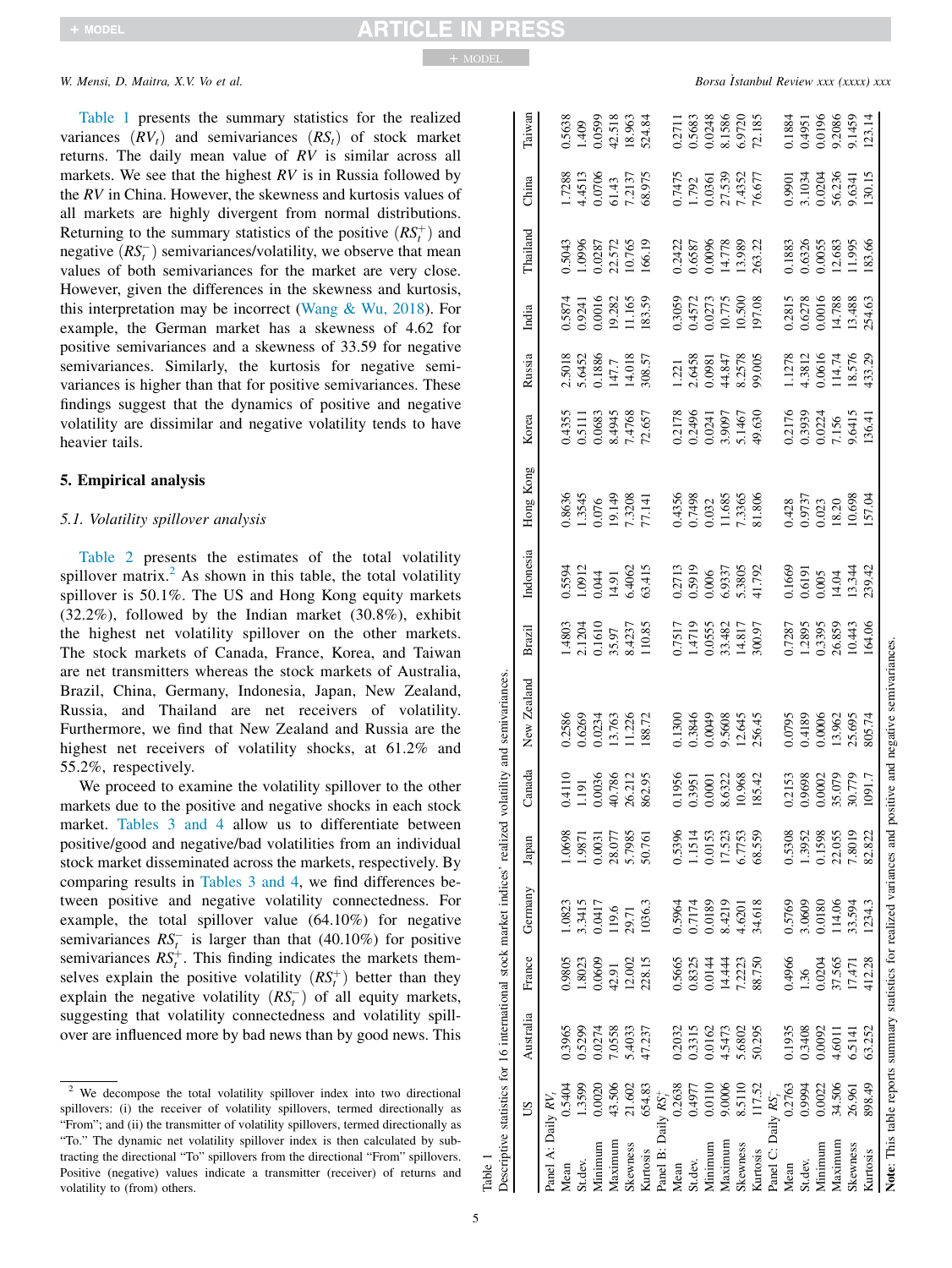Table 2 Total spillovers in daily realized variances.

|               | <b>US</b> | Australia | France | Germany | Japan | Canada | New Zealand    | <b>Brazil</b> | Indonesia | Hong Kong | Korea | Russia  | India | Thailand | China  | Taiwan | From          |
|---------------|-----------|-----------|--------|---------|-------|--------|----------------|---------------|-----------|-----------|-------|---------|-------|----------|--------|--------|---------------|
| US.           | 31.8      | 3.68      | 7.8    | 4.22    | 1.14  | 24.4   | 0.24           | 3.76          | 2.03      | 3.8       | 8.49  | 0.51    | 3.22  | 1.2      | 1.37   | 2.39   | 68.2          |
| Australia     | 8.41      | 29.5      | 9.68   | 7.35    | 6.11  | 6.13   | 1.09           | 3.65          | 1.01      | 6.52      | 9.1   | 0.39    | 6.29  | 0.75     | 2.14   | 1.87   | 70.5          |
| France        | 7.94      | 7.14      | 27.9   | 19.4    | 6.01  | 5.52   | 0.13           | 3.55          | 0.41      | 4.85      | 7.77  |         | 4.99  |          | 1.85   | 0.56   | 72.1          |
| Germany       | 4.7       | 7.43      | 23.5   | 32.0    | 6.83  | 2.4    | 0.07           | 2.81          | 0.22      | 4.41      | 8.66  | 1.08    | 4.14  | 0.79     | 0.62   | 0.31   | 68            |
| Japan         | 6.38      | 8.5       | 10.2   | 8.07    | 34.0  | 4.86   | 0.56           | 3.12          | 0.37      | 7.27      | 9.2   | 0.88    | 4.72  | 0.69     | 0.62   | 0.56   | 66            |
| Canada        | 28.0      | 2.62      | 6.17   | 2.62    | 0.92  | 33.3   | 0.07           | 4.55          | 2.45      | 3.82      | 7.98  | 0.72    | 2.94  | 1.04     | 1.3    | 1.49   | 66.7          |
| New Zealand   | 3.68      | 3.74      | 1.44   | 0.88    | 0.95  | 2.14   | 53.6           | 0.64          | 1.22      |           | 3.5   | 0.01    | 6.36  | 0.7      | 0.75   | 19.42  | 46.4          |
| <b>Brazil</b> | 2.15      | 1.92      | 2.18   | 0.46    | 1.77  | 2.18   | $\overline{0}$ | 83.1          | 0.27      | 1.31      | 1.88  | 0.46    | 1.04  | 0.82     | 0.23   | 0.21   | 16.9          |
| Indonesia     | 5.67      | 1.26      | 1.34   | 0.65    | 0.52  | 5.29   | 0.7            | 1.18          | 68.5      | 2.84      | 4.44  | 0.24    | 2.21  | 1.5      | 0.49   | 3.18   | 31.5          |
| Hong Kong     | 6.8       | 6.69      | 7.34   | 5.01    | 3.87  | 5.52   | 0.17           | 2.77          | 1.49      | 35.1      | 12.5  | 0.71    | 4.5   | 0.9      | 5.79   | 0.84   | 64.9          |
| Korea         | 4.27      | 8.2       | 9.13   | 9.34    | 5.89  | 2.29   | 0.43           | 2.46          | 0.95      | 11.4      | 36.7  | 0.43    | 4.66  | 1.09     | 1.38   | 1.46   | 63.3          |
| Russia        | 1.76      | 0.7       | 3.35   | 2.67    | 1.4   | 1.96   | 0.08           | 1.93          | 0.09      | 1.52      | 1.2   | 80.1    | 0.68  | 1.67     | 0.75   | 0.11   | 19.9          |
| India         | 5.03      | 7.32      | 8.61   | 6.04    | 2.66  | 4.07   | 0.28           | 2.5           | 1.05      | 5.38      | 6.36  | 0.38    | 48.2  | 0.77     | 0.71   | 0.65   | 51.8          |
| Thailand      | 3.13      | 1.1       | 2.26   | 1.66    | 0.91  | 2.56   | 0.4            | 0.78          | 1.28      | 1.61      | 2.63  | 0.65    | 1.16  | 77.6     | 0.13   | 2.18   | 22.4          |
| China         | 8.19      | 2.03      | 5.9    | 2.01    | 0.38  | 10.0   | 0.14           | 1.68          | 0.89      | 5.63      | 5.09  | 0.49    | 1.87  | 0.59     | 54.3   | 0.82   | 45.8          |
| Taiwan        | 4.33      | 3.05      | 1.44   | 0.78    | 0.65  | 2.69   | 1.2            | 1.18          | 1.3       | 2.34      | 4.33  | 0.12    | 1.88  | 1.43     |        | 72.3   | 27.7          |
| To            | 100.4     | 65.4      | 100.3  | 71.2    | 40    | 82     | 5.5            | 36.6          | 15        | 63.7      | 93.2  | 8.1     | 50.7  | 14.9     | 19.1   | 36.1   | 802.1         |
| All           | 132.2     | 94.9      | 128.2  | 103.2   | 74    | 115.4  | 59.1           | 119.7         | 83.5      | 98.7      | 129.8 | 88.2    | 98.8  | 92.5     | 73.4   | 108.3  | Total: 50.10% |
| Net           | 32.2      | $-5.1$    | 28.2   | $-0.9$  | $-28$ | 16     | $-61.2$        | $-9.8$        | $-1.9$    | 32.2      | 28.3  | $-55.2$ | 30.8  | $-36.9$  | $-3.3$ | 8.4    |               |

Note: The underlying variance decomposition is based on a daily VAR of order 4 (as determined by the Schwarz information criterion), identified using a generalized VAR spillover framework, as suggested by Diebold and Yilmaz (2012). The (i,j)th element of this table shows the estimated contribution to the variance of the 10-day-ahead forecast error of market *i* from innovations to variable *j*.

# $\sigma$

Table 3

|  |  |  |  | Total volatility spillovers in semivariances $RS_t^+$ . |  |
|--|--|--|--|---------------------------------------------------------|--|
|--|--|--|--|---------------------------------------------------------|--|

|               | <b>US</b> | Australia | France | Germany | Japan   | Canada | New Zealand | <b>Brazil</b> | Indonesia | Hong Kong | Korea   | Russia  | India | Thailand | China | Taiwan  | From          |
|---------------|-----------|-----------|--------|---------|---------|--------|-------------|---------------|-----------|-----------|---------|---------|-------|----------|-------|---------|---------------|
| US.           | 53.5      | 0.76      | 7.2    | 11.2    | 0.01    | 22.8   | 0.22        | 0.8           | 0.02      | 0.01      | 0.76    | 0.3     | 0.28  | 0.06     | 1.49  | 0.58    | 46.5          |
| Australia     | 15.8      | 40.7      | 5.58   | 7.33    | 6.12    | 8.77   | 0.71        | 0.88          | 0.3       | 2.93      | 6.3     | 0.45    | 1.79  | 0.02     | 1.31  | 1.02    | 59.3          |
| France        | 11.2      | 2.06      | 38.6   | 28.2    | 3.55    | 7.26   | 0.2         | 1.01          | 0.2       | 1.47      | 2.21    | 1.06    | 1.14  | 0.1      | 1.31  | 0.45    | 61.4          |
| Germany       | 15.9      | 2         | 24.0   | 35.1    | 2.44    | 9.24   | 0.11        | 1.54          | 0.25      | 1.71      | 2.37    | 1.07    | 1.38  | 0.09     | 2.43  | 0.45    | 64.9          |
| Japan         | 7.81      | 6.55      | 6.1    | 7.12    | 38.4    | 6.44   | 3.17        | 0.75          | 0.1       | 6.83      | 9.7     | 1.19    | 3.18  | 0.17     | 0.31  | 2.14    | 61.6          |
| Canada        | 27.7      | 0.24      | 6.17   | 10.5    | 0.41    | 46.0   | 0.43        | 1.88          | 0.26      | 0.84      | 0.6     | 2.22    | 0.31  | 0.36     | 1.28  | 0.8     | 54            |
| New Zealand   | 0.88      | 3.19      | 0.41   | 0.38    | 6.13    | 0.71   | 76.2        | 0.03          | 0.53      | 0.69      | 2.49    | 0.04    | 1.63  | 0.11     | 0.29  | 6.28    | 23.8          |
| <b>Brazil</b> | 3.1       | 0.26      | 2.27   | 3.86    | 0.77    | 5.01   | 0.02        | 82.3          | 0.03      | 0.56      | 0.14    | 0.89    | 0.37  | 0.13     | 0.17  | 0.16    | 17.7          |
| Indonesia     | 5.99      | 0.78      | 0.94   | 2.06    | 0.27    | 3.22   | 0.54        | 0.19          | 79.05     | 2.17      | 0.87    | 0.26    | 0.84  | 0.47     | 0.77  | 1.58    | 20.9          |
| Hong Kong     | 11.4      | 3.08      | 3.25   | 5.09    | 6.69    | 8.38   | 0.46        | 0.75          | 1.03      | 41.9      | 8.07    | 1.33    | 2.02  | 0.34     | 4.96  | 1.25    | 58.1          |
| Korea         | 7.02      | 6.6       | 4.23   | 6.31    | 10.7    | 4.54   | 1.27        | 0.44          | 0.43      | 8.86      | 43.2    | 0.43    | 2.06  | 0.23     | 0.43  | 3.28    | 56.8          |
| Russia        | 2.5       | 0.12      | 2.56   | 3.24    | 0.84    | 5.8    | 0.18        | 1.06          | 0.11      | 1.66      | 0.51    | 78.3    | 0.53  | 0.57     | 1.56  | 0.51    | 21.7          |
| India         | 4.35      | 2.03      | 2.84   | 4.58    | 2.53    | 3.38   | 0.17        | 0.38          | 0.67      | 2.64      | 2.15    | 0.77    | 72.7  | 0.13     | 0.27  | 0.44    | 27.3          |
| Thailand      | 1.64      | 0.03      | 0.37   | 0.78    | 0.32    | 2.27   | 0.2         | 0.12          | 0.54      | 0.68      | 0.41    | 1.58    | 0.15  | 88.9     | 0.21  | 1.83    | 11.1          |
| China         | 6.2       | 0.83      | 1.45   | 3.24    | 0.02    | 6.36   | 0.13        | 0.3           | 0.04      | 2.68      | 0.19    | 0.4     | 0.06  | 0.02     | 78.0  | 0.11    | 22            |
| Taiwan        | 3.91      | 1.66      | 1.52   | 2.63    | 3.66    | 2.73   | 5.11        | 0.16          | 1.24      | 2.34      | 5.21    | 0.89    | 0.92  | 1.73     | 0.45  | 65.8    | 34.2          |
| To            | 125.3     | 30.2      | 68.9   | 96.6    | 44.4    | 96.9   | 12.9        | 10.3          | 5.8       | 36.1      | 42      | 12.9    | 16.7  | 4.5      | 17.2  | 20.9    | 641.5         |
| All           | 178.8     | 70.9      | 107.4  | 131.7   | 82.9    | 142.9  | 89.1        | 92.5          | 84.8      | 78        | 85.2    | 91.1    | 89.3  | 93.4     | 95.2  | 86.7    | Total: 40.10% |
| Net           | 78.8      | $-29.1$   | 7.5    | 35.2    | $-20.5$ | 35.3   | $-41.1$     | $-13.5$       | $-11.9$   | 15.2      | $-16.1$ | $-43.9$ | $-5$  | $-22.8$  | 6.1   | $-13.3$ |               |

Note: See the notes of Table 2.

+ MODEL MODEL

Borsa Istanbul Review xxx (xxxx) xxx *Istanbul Review xxx (xxxx) xxx* \_

*W. Mensi, D. Maitra, X.V. Vo et al.*

W. Mensi, D. Maitra, X.V. Vo $et$ al.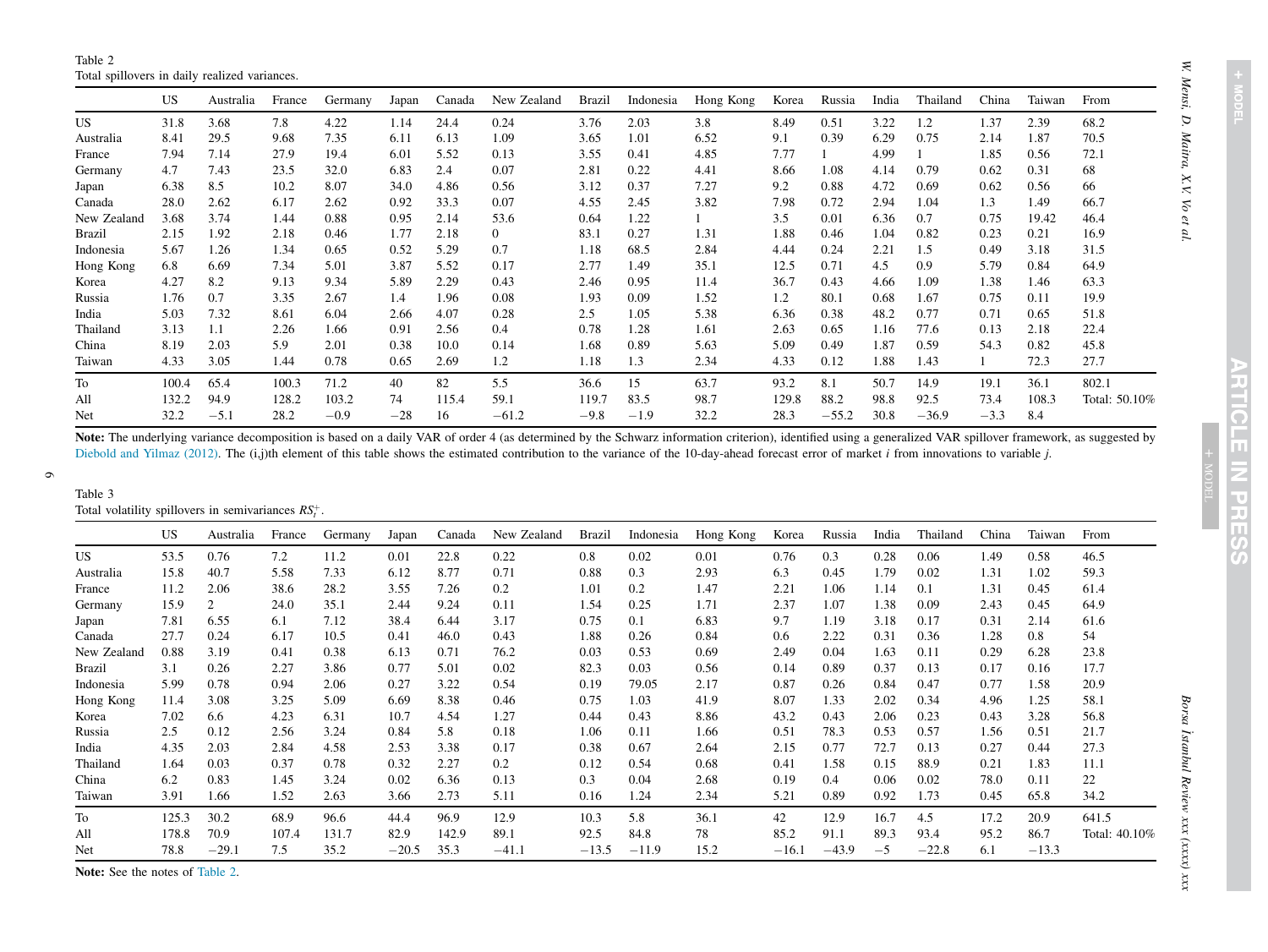| Table 4                                           |                                                |               |                                       |         |                       |                                        |                        |              |                  |                                                                                                                        |                       |                                                                                                                                |                                             |                                                                                                                                                                                                                                                                                                         |                     |                |               |
|---------------------------------------------------|------------------------------------------------|---------------|---------------------------------------|---------|-----------------------|----------------------------------------|------------------------|--------------|------------------|------------------------------------------------------------------------------------------------------------------------|-----------------------|--------------------------------------------------------------------------------------------------------------------------------|---------------------------------------------|---------------------------------------------------------------------------------------------------------------------------------------------------------------------------------------------------------------------------------------------------------------------------------------------------------|---------------------|----------------|---------------|
| Total volatility spillovers in semivariances RS-. |                                                |               |                                       |         |                       |                                        |                        |              |                  |                                                                                                                        |                       |                                                                                                                                |                                             |                                                                                                                                                                                                                                                                                                         |                     |                |               |
|                                                   | SU                                             | Australia     | France                                | Germany | Japan                 | Canada                                 | New Zealand            | Brazil       | Indonesia        | Hong Kong                                                                                                              | Korea                 | Russia                                                                                                                         | India                                       | Thailand                                                                                                                                                                                                                                                                                                | China               | Taiwan         | From          |
|                                                   | 24.5                                           | 3.03          | 6.72                                  | 4.14    | <u>હ</u>              |                                        |                        |              |                  |                                                                                                                        |                       |                                                                                                                                |                                             |                                                                                                                                                                                                                                                                                                         |                     |                |               |
| Australia                                         | 5.86                                           | 27.8          |                                       | 5.96    | 8.52                  |                                        |                        |              |                  |                                                                                                                        |                       |                                                                                                                                |                                             |                                                                                                                                                                                                                                                                                                         |                     |                |               |
| France                                            | 6.86                                           | 6.44          | $8.3$<br>$23.47$<br>$23.18$<br>$9.57$ | 18.2    |                       |                                        |                        |              |                  |                                                                                                                        |                       |                                                                                                                                |                                             |                                                                                                                                                                                                                                                                                                         |                     |                |               |
| Germany                                           |                                                | 6.08          |                                       | 29.5    |                       |                                        |                        |              |                  |                                                                                                                        |                       |                                                                                                                                |                                             |                                                                                                                                                                                                                                                                                                         |                     |                |               |
| Japan                                             | $4.335$<br>$5.355$<br>$5.55$<br>$5.5$<br>$5.5$ | 8.97          |                                       | 7.92    | 7.19<br>8.05<br>28.65 |                                        |                        |              |                  |                                                                                                                        |                       |                                                                                                                                |                                             |                                                                                                                                                                                                                                                                                                         |                     |                |               |
| Canada                                            |                                                | 2.97          |                                       | 99      | 1.16                  |                                        |                        |              |                  |                                                                                                                        |                       |                                                                                                                                |                                             |                                                                                                                                                                                                                                                                                                         |                     |                |               |
| New Zealand                                       |                                                | E             |                                       | 1.42    | 3.36                  |                                        |                        |              |                  |                                                                                                                        |                       |                                                                                                                                |                                             |                                                                                                                                                                                                                                                                                                         |                     |                |               |
| Brazil                                            |                                                | 3.52          |                                       | 5.41    | 3.03                  |                                        |                        |              |                  |                                                                                                                        |                       |                                                                                                                                |                                             |                                                                                                                                                                                                                                                                                                         |                     |                |               |
| Indonesia                                         |                                                |               |                                       | 0.89    |                       |                                        |                        |              |                  |                                                                                                                        |                       |                                                                                                                                |                                             |                                                                                                                                                                                                                                                                                                         |                     |                |               |
| Hong Kong                                         | $5.91$<br>$3.74$                               | 2.73<br>7.16  | $4.58$<br>$7.39$<br>$7.38$<br>$6.38$  | 3.63    | $2.32$<br>4.57        | .<br>වි. ම ය ම ම ය ද ය ය ප ප ප ය ය ය ය |                        |              |                  | 4 0 4 0 6 0 0 1 4 4 6 7 4 5 6 7 6 7<br>4 7 9 7 9 7 9 7 7 7 8 7 7 7 7 8 7 9 70 7<br>4 7 9 7 9 7 8 7 7 7 7 7 7 7 8 9 9 0 |                       |                                                                                                                                | 17998885987521777777<br>1799888598752777777 | $2.3 \pm 2.3 \pm 2.3 \pm 2.3 \pm 2.3 \pm 2.3 \pm 2.3 \pm 2.3 \pm 2.3 \pm 2.3 \pm 2.3 \pm 2.3 \pm 2.3 \pm 2.3 \pm 2.3 \pm 2.3 \pm 2.3 \pm 2.3 \pm 2.3 \pm 2.3 \pm 2.3 \pm 2.3 \pm 2.3 \pm 2.3 \pm 2.3 \pm 2.3 \pm 2.3 \pm 2.3 \pm 2.3 \pm 2.3 \pm 2.3 \pm 2.3 \pm 2.3 \pm 2.3 \pm 2.3 \pm 2.3 \pm 2.3 \$ |                     |                |               |
| Korea                                             |                                                | 6.78          | 7.59                                  | 5.46    | 5.81                  |                                        |                        |              |                  |                                                                                                                        |                       |                                                                                                                                |                                             |                                                                                                                                                                                                                                                                                                         |                     |                |               |
| Russia                                            | 1.84                                           |               | 4.69                                  | 4.43    | 3.25                  |                                        |                        |              |                  |                                                                                                                        |                       |                                                                                                                                |                                             |                                                                                                                                                                                                                                                                                                         |                     |                |               |
| India                                             |                                                | $1.95$<br>7.5 | 9.84                                  | 6.65    | 6.86                  |                                        |                        |              |                  |                                                                                                                        |                       |                                                                                                                                |                                             |                                                                                                                                                                                                                                                                                                         |                     |                |               |
| hailano                                           | 4.3<br>4.3<br>5.4<br>9.17                      | 3.24          | $4.42$<br>3.6                         | 2.79    | 2.87                  |                                        |                        |              |                  |                                                                                                                        |                       |                                                                                                                                |                                             |                                                                                                                                                                                                                                                                                                         |                     |                |               |
| China                                             |                                                | 2.11          |                                       | 1.21    | 0.62                  |                                        |                        |              |                  |                                                                                                                        |                       |                                                                                                                                |                                             |                                                                                                                                                                                                                                                                                                         |                     |                |               |
| faiwan                                            | 7.56                                           | 6.89          | 4.66                                  | 2.31    | 3.44                  |                                        |                        |              |                  |                                                                                                                        |                       | $0.75$<br>$0.98$<br>$0.20$<br>$0.50$<br>$0.60$<br>$0.88$<br>$0.60$<br>$0.60$<br>$0.60$<br>$0.60$<br>$0.60$<br>$0.60$<br>$0.60$ |                                             |                                                                                                                                                                                                                                                                                                         |                     |                |               |
| F                                                 | 109.1                                          |               | 105.8                                 | 72.5    | 62.7                  |                                        |                        |              |                  |                                                                                                                        |                       |                                                                                                                                |                                             | 38.6<br>92                                                                                                                                                                                                                                                                                              |                     |                | 1026.2        |
|                                                   | 133.6                                          | 98.9          | 129.3                                 | 102     | 91.3                  | 95.2<br>121.3<br>13.9                  | $7.6$<br>61.9<br>-66.2 | 49.2<br>89.2 | $\frac{63}{102}$ | 78.5<br>107.2<br>17.1                                                                                                  | 95.5<br>128.7<br>24.2 | $\frac{17.4}{78.4}$                                                                                                            | 77.2<br>106.9                               |                                                                                                                                                                                                                                                                                                         | $\frac{16.3}{59.3}$ | $65.7$<br>97.4 | Total: 64.10% |
| Σă                                                | 33.6                                           |               | 29.3                                  |         | $-7.8$                |                                        |                        | 3.4          |                  |                                                                                                                        |                       |                                                                                                                                | 38.2                                        | $-31.7$                                                                                                                                                                                                                                                                                                 |                     |                |               |
| Note: See the notes of Table 2.                   |                                                |               |                                       |         |                       |                                        |                        |              |                  |                                                                                                                        |                       |                                                                                                                                |                                             |                                                                                                                                                                                                                                                                                                         |                     |                |               |

result supports the leverage effect hypothesis across stock markets.

### *5.2. Dynamic total and asymmetric volatility spillover*

We estimate the time-varying FEVD of the realized variances (Panel a), semivariances (Panel b), and *SAM* (Panel c). Fig. 1(a) illustrates the total volatility spillover over time and shows a sudden jump in the total spillover after the second half of 2015 until the first half of 2016. The spillover index reaches its maximum level (78%). In addition, we observe a jump in total volatility spillovers in early 2018 followed by a tranquil evolution of total volatility spillovers in 2019. Different shocks occur in the second half of 2015 including the German bond collapse in May and June 2015. In addition, we notice that 2 trillion euro worth of eurozone sovereign bonds trade with negative yields at the end of  $2015$ .<sup>3</sup> The high spillover among international stock markets is also due to the China crisis, the second most important economy in the world, where the stock prices dropped by 45%, leading to capital flight and an important plunge in currency reserves. The high volatility during the period coincided with the Chinese stock market crash and the bubble bursting on June 12, 2015, which continued frequently until June 14, 2016. The crisis led to the loss of one-third of the Shanghai stock exchange's A-share value within one month.<sup>4</sup> Then, there was a fall followed by another rise until the end of 2017. We notice that there are fewer stocks on the stock markets in 2017 and equity investors are optimistic and view any dips as a good investment opportunity. Our results are in line with the findings of Su (2020) where the author finds a decrease in total spillovers among stock markets from 2014 to 2015.

Fig. 1(b) shows the dynamic connectedness of positive volatility and semivariances  $(RS_t^+)$  and of negative volatility and semivariances  $(RS_t^-)$ . The positive volatility spillover is relatively small and confined to the range of 70%; however, negative volatility spillover shows higher jumps and reaches 90% or above during the period from mid-2015 $-$ mid-2017, followed by a decrease between 2018 and 2019. We notice that the spillovers decrease at the end of 2014 and in early 2015 due to the crude oil price plunge in October 2014. The results of the dynamic connectedness of positive and negative volatility are consistent with those of Luo and Ji (2018) who also find that positive volatility spillover is relatively small without jumps for some time.

Fig. 1(c) provides more insights into total volatility connectedness, combining both the positive and negative semivariances of volatility. *SAM* is estimated for all 16 equity markets with the realized semivariances as inputs. Consistent with the literature, we further conduct bootstrapping using the volatility spillover indices to ensure that these indices are significantly different from zero. We are able to reject the null hypothesis of no asymmetrical connectedness using the

<sup>3</sup> https://www.investing.com/news/economy/the-10-biggest-events-in-financial-markets-in-2015-377487.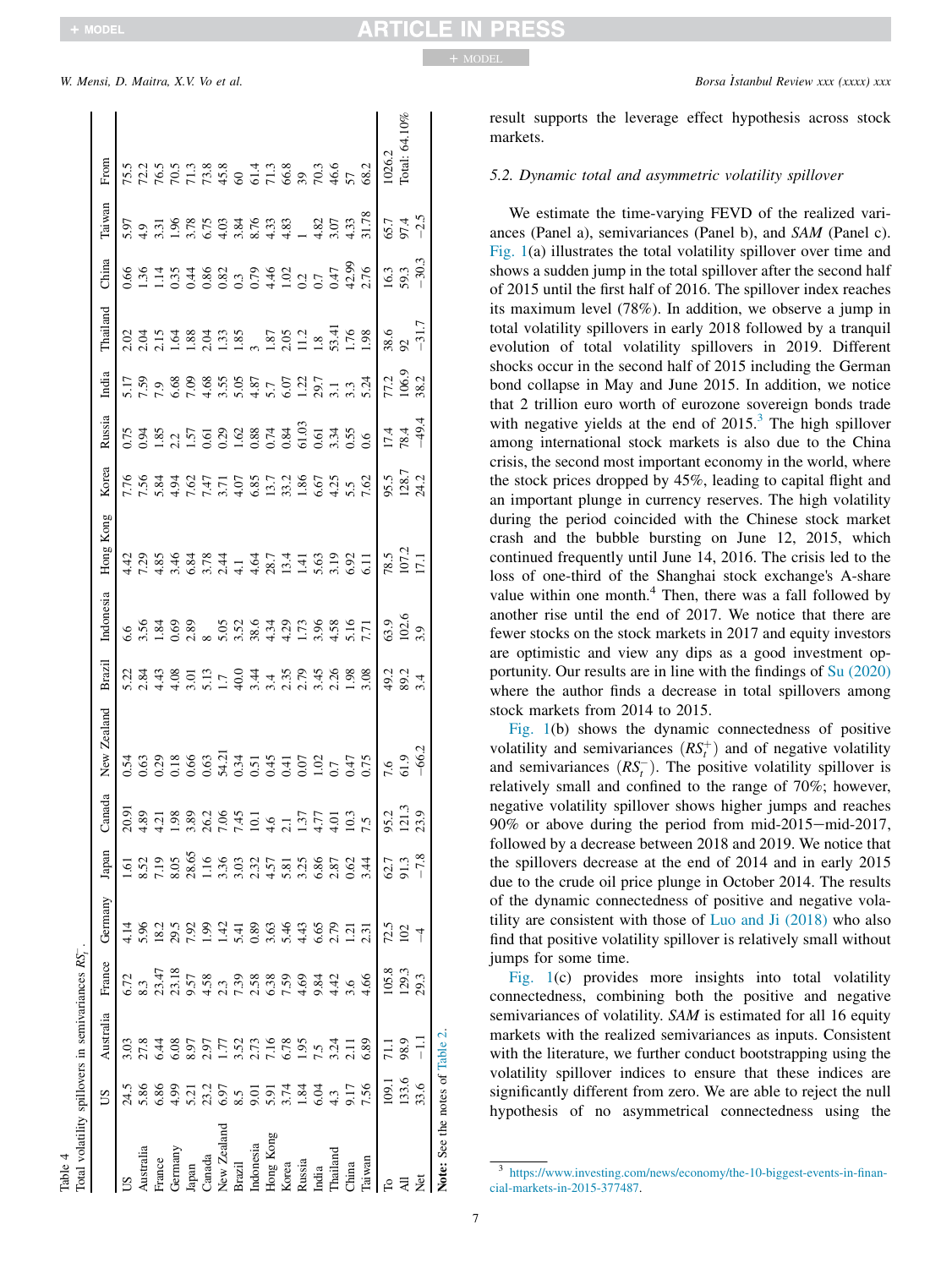

Fig. 1. Total volatility spillover in aggregated stock markets. Notes: Panel (a): Spillovers from realized volatility. Panel (b): Spillovers from  $RS_t^+$  (dashed) and  $RS_t^-$ (solid), respectively. Panel (c): Spillover asymmetry measure  $(SAM)$ . The shaded band represents the 95% confidence interval based on bootstrapping.

bootstrapped 95% confidence level. Surprisingly, we find that for the entire period, asymmetries due to negative shocks or volatility are in the negative domain, with the exception of the period from June 2019 to October 2019. The volatility due to negative shocks  $(RS_t^-)$  dominates the entire period and has a higher magnitude during the second half of 2016. The highest magnitude of asymmetries in 2016 also reflects the economic stress coupled with the depreciating currency in China. This resulted in the selling of reserves by the central bank to support the currency. Thus, equity investors sought to sell their equity assets. It is worth noting that high asymmetries due to negative shocks reflect the growing debt as a percentage of gross domestic product (GDP) in China, Greece, Japan, Spain, and the US. The total private and public debt as a percentage of GDP in 2015 was 500%, 400%, and 300% in Japan, Spain,

and China, respectively. In 2016, the Bank of Japan embraced negative interest rates, which steered many investors away from Japan to the US, the UK, and the eurozone and higher yield debt instruments. This eventually drove drown the interest rates of the developed markets. The falling yields and the bond price rally in 2016 also reflect investors' shift from equity to bond markets. The  $2015-2016$  period also reflects the results of the Brexit vote, which was contrary to investors' prediction that the UK would remain in the European Union.

Furthermore, OPEC's decision to cut oil production to 33 million barrels a day was soon followed by similar moves in other oil-producing countries such as Russia, driving oil prices upward. This caused a jump in oil prices by 5%. The higher oil prices affected the overall demand and growth of many oilimporting countries. Our *SAM* results suggest that the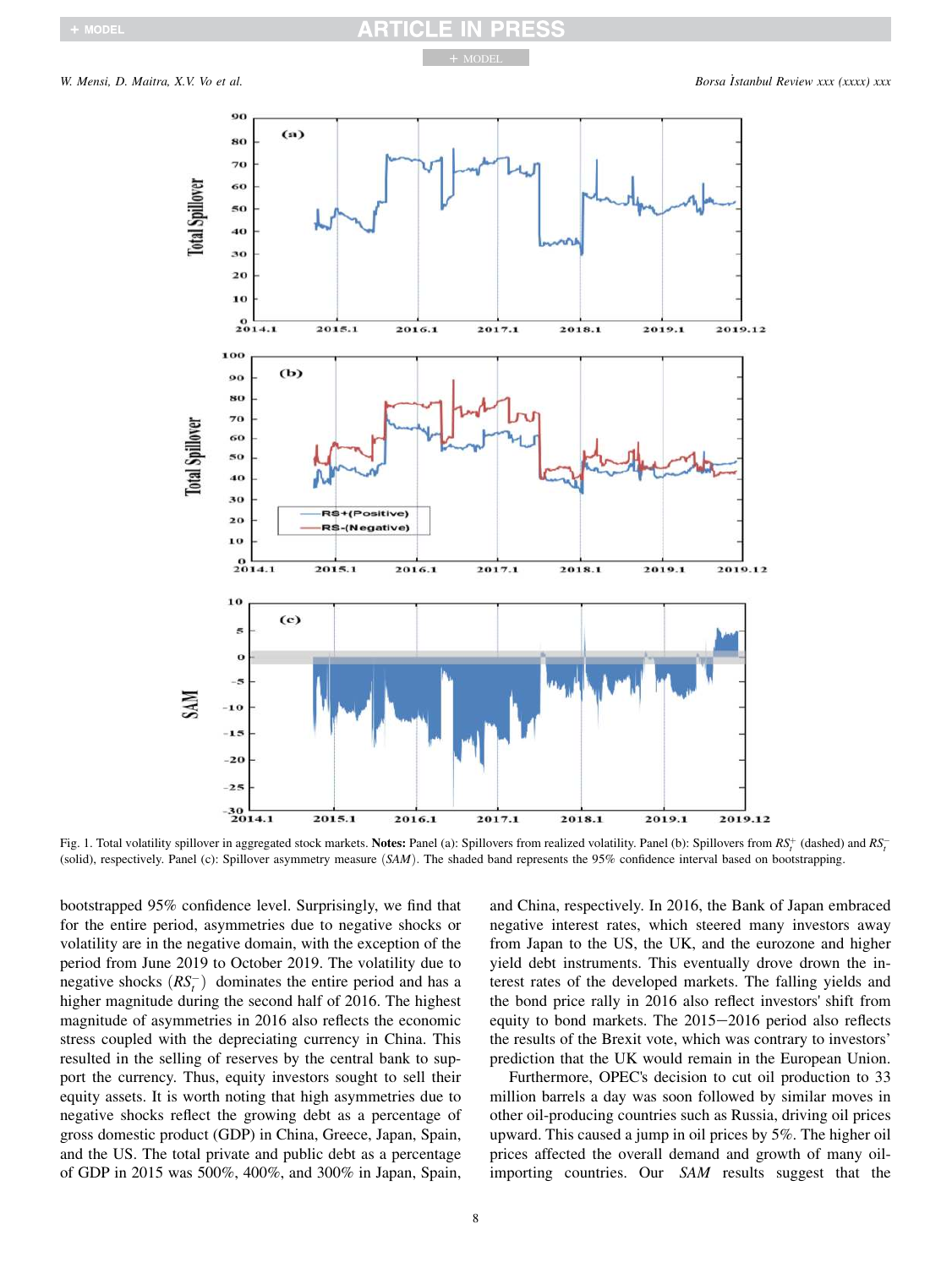selling activity explains the dominant role of negative volatility during  $2016-2017$ , which was caused by uninformed traders in response to the market turmoil (Avramov et al., 2006). Thus, negative spillover caused by liquidity driven uninformed traders not only dominates the market, but it also transmits larger shocks (BenSaïda, 2019). Wang and Wu (2018) argued that the dynamics of *SAM* reflect the market expectations about the present and near-future movements. The negative *SAM* in the sample period indicates that the majority of equity investors across the emerging and developed markets maintained a pessimistic attitude toward economic activity and financial markets. It is worth noting the good volatility dominates the bad volatility from June 2019 to October 2019. This result may be due to the economy recovery for almost all economies.

### *5.3. Connectedness network*

Fig. 2 illustrates the volatility spillover network of the volatility among all stock markets. The color of each node also indicates the nature of the market. A red (green) node denotes

the most significant transmitter (recipient). The size of the node shows the extent of the spillover. As Fig.  $2(a)$  shows, the US, French, Canadian, Korean, Hong Kong, Taiwanese, and Indian stock markets are net transmitters of volatility. Furthermore, we note strong volatility connectedness between the US and Canadian markets, between the French and German markets, and between the Hong Kong and Korean markets. The strong connectedness in each pair is due to strong cross-border regional trade and investment flows. Among all markets, Canada is the largest receiver of shocks from the US stock market. This result may be due to the high linkages between the two economies, especially after forming the North American Free Trade Agreement (NAFTA) agreement to promote trade between the US, Canada, and Mexico by eliminating most tariffs on trade between these economies. The magnitude of the connectedness is different across markets. This result is in line with the findings of Liu and Jiang (2020) where they find evidence of the heterogeneity of the volatility propagation among international stock markets at different scales.

Fig. 2(b) also shows that stock markets such as those in China, the US, France, Canada, Germany, and Hong Kong



Fig. 2. Volatility spillover networks: (a) Realized volatility, (b)  $RS_t^+$ , and (c)  $RS_t^-$ . Note: The size of a node represents the magnitude of a net transmitter and receiver to/from other markets. A red (green) node indicates the transmitter (receiver) of spillover. The edge size shows the magnitude of the pairwise spillover. The magnitude is also reflected in the color (green (weak), light blue (medium), and blue and red (strong)).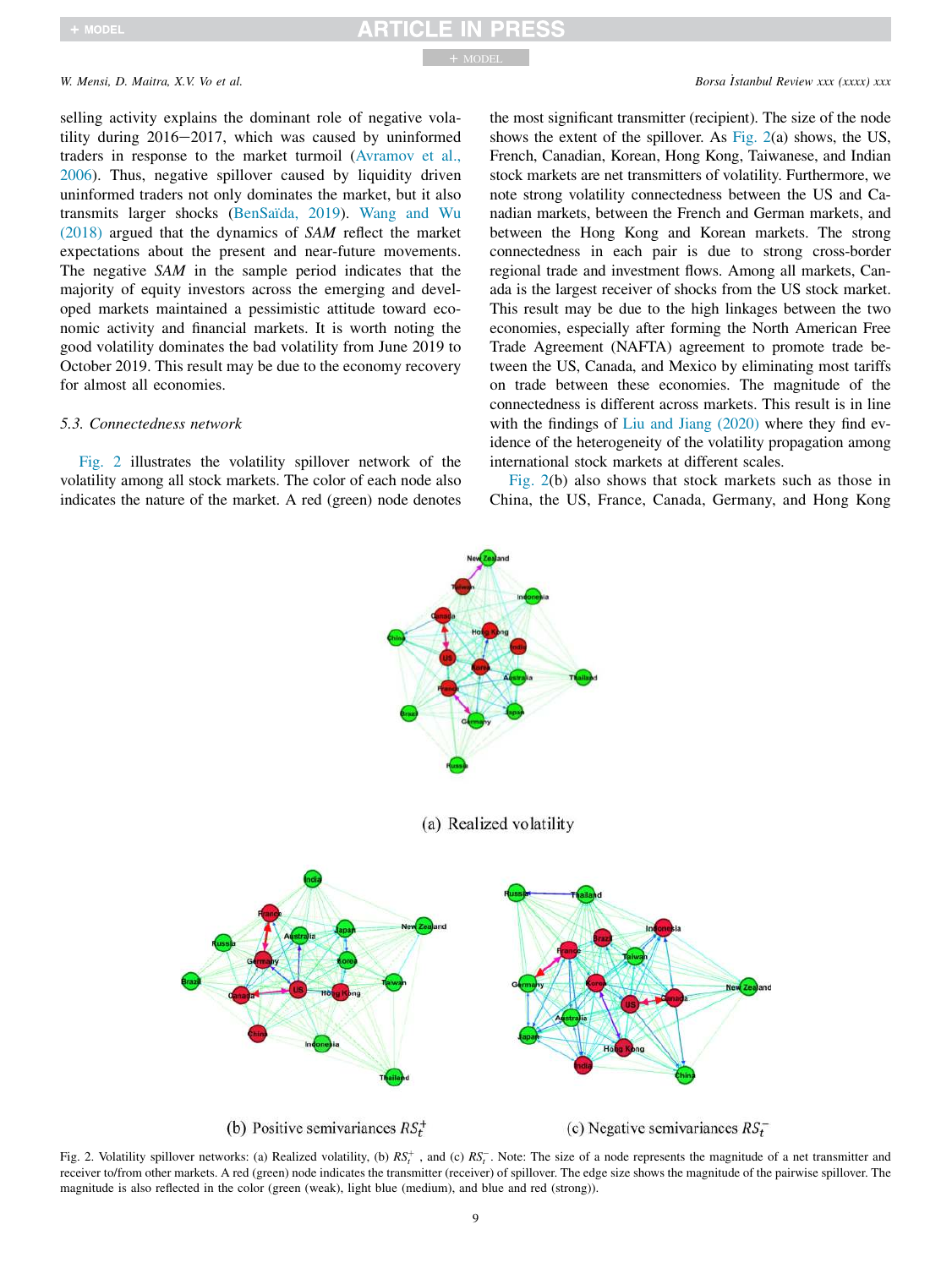are net transmitters of good volatility. In contrast, Fig. 2(c) shows that India, Indonesia, Brazil, Canada, the US, France, Korea and Hong Kong are transmitters of negative shocks. Similar to the network of Fig.  $2(a)$ , we observe that the Canada and US pair and the France and Germany pair are strongly connected, both when the volatility spillover is positive and negative. Additionally, strong negative volatility connectedness is observed between the Hong Kong and Korean markets. The network also corroborates our findings that negative volatility dominates positive volatility and that Asian markets are found to have strong negative volatility spillover effects.

### *5.4. Net asymmetric volatility spillovers*

We further examine the net asymmetric directional spillover as the difference between good and bad volatility spillover (Fig. 3). The magnitude of *SAM* indicates the degree of asymmetry in the spillover due to  $RS_t^+$  and  $RS_t^-$ . The net asymmetric volatility spillover can also be a good indicator of whether the good volatility of a specific market spills over to the other markets more than the bad volatility. The net asymmetric volatility spillover dynamics of each market also show how investors in the specific markets respond to good/ positive news and bad/negative news. As shown in Fig. 3, the volatility spillover transmitted from one equity market to other equity markets is asymmetric. The graphical evidence shows that the stock markets in Australia, New Zealand, Brazil, Indonesia, Hong Kong, Korea, India, Thailand, and Taiwan transmitted large negative spillovers to other markets from 2016 to 2017 and in 2019.

Overall, Thailand and Taiwan transmitted negative shocks. Taiwan remained dominant as a transmitter of negative shocks from 2016 to 2017. It is interesting to reveal that most Asia-Pacific countries transferred negative shocks to other markets in 2016. The low sentiment of investors in Asian markets is because of the economic stress in China in 2016. China's rising influence has implications for financial markets and capital flows to the Asia-Pacific region (Shu et al., 2014). The economic situation in China, in addition to the deflationary pressure and negative debt yields in Japan and other developed markets, played a role in decreasing the global liquidity conditions and investor sentiment. Markets such as those in France, Germany, Canada, and Shanghai are observed to have optimistic (positive) expectations about the present and nearfuture movements of the markets. The evidence of asymmetry in volatility spillovers is also confirmed by Yarovaya et al. (2017).

### *5.5. Directional asymmetric volatility spillovers*

We further examine the directional asymmetric volatility spillover to measure the contribution of (receipt by) individual equity markets volatility to (from) other markets. Fig.  $4(a-p)$  plots the directional spillover asymmetry measure. The first column of Fig. 4 depicts the receipt of spillover asymmetry by market *i* from other markets, denoted by

 $SAM_{i\leftarrow *}$ . The second column illustrates the transmission of volatility asymmetry from market *i* to other markets, denoted by *SAM*<sub>*i*</sub> $\rightarrow$ \*. Both the *SAM*<sub>*i*</sub> $\leftarrow$ \* and *SAM*<sub>*i*</sub> $\rightarrow$ \* measures allow us to identify the extent to which volatility to (from) the *i*th market spills over from (to) other markets asymmetrically. If the negative spillover from one market in the system is larger than the positive spillover,  $SAM_{i\rightarrow *}$  is negative. This information provides the direction of the asymmetry volatility across markets.

We show that the majority of equity markets received negative spillovers in 2016, 2017, 2018 and 2019, which reflects an overall pessimistic mood across markets. Emerging stock markets such as those of the BRIC (Brazil, Russia, India and China) countries and Thailand heavily experience asymmetric spillovers with more negative volatility. This phenomenon is seen because of the price drop of equity assets in a majority of the markets as a result of the global macroeconomic uncertainty. Emerging economies continued to witness decreased growth, driven by lower commodity prices, tighter external financial conditions, rebalancing in China, and economic distress due to geopolitical factors (World Economic Outlook, 2015). The World Bank reported that the growth in emerging markets slowed from 7.6% in 2010 to only 3.7% in 2015. The economic decline is owing to the declining growth in China because of a steady fall in commodity prices, which has hurt the growth of commodity-exporting countries. Persistent weak growth in South Africa and the continued recessions in Russia since 2014 and in Brazil since 2015 have further worsened the situation in equity markets. The volatility transmission to Asian markets is consistent with Lau and Sheng's (2018) results that inter-regional spillover effects from Hong Kong and India to China are asymmetric and the Chinese market is susceptible to the negative shocks from Hong Kong.

We also observe that emerging markets not only received higher negative volatility than positive volatility, but they have also transmitted a larger number of negative shocks to other markets. The high dollar debts of emerging markets are also the reason behind their sensitivity to global events. Companies in emerging markets such as China, India, and Indonesia are among the top dollar debtors, which reflect their vulnerability to inflows and outflows of foreign investments. It is evident in the second column of Fig. 4 that markets such as Australia, Russia, Brazil, Indonesia, Korea, Taiwan, India, and China experienced negative spillover in 2016 and 2017. However, Russia and Brazil also transmitted positive shocks to other markets in 2017. As Russia started to emerge from a prolonged recession in 2017, the Russian economic and financial indicators improved. Moderately tight monetary policy has helped Russia reduce its inflation rate from 15.6% in 2015 to 4% in April 2017. Employment and labor force participation rates reached their maximums and the banking sector presented a sign of stability with precrisis levels of profitability (World Bank, 2017). Similarly, Brazil has also experienced GDP growth of 1% in 2017 compared to a 3.5% contraction in 2015 and 2016. Brazil has also been successful in reducing its double-digit annual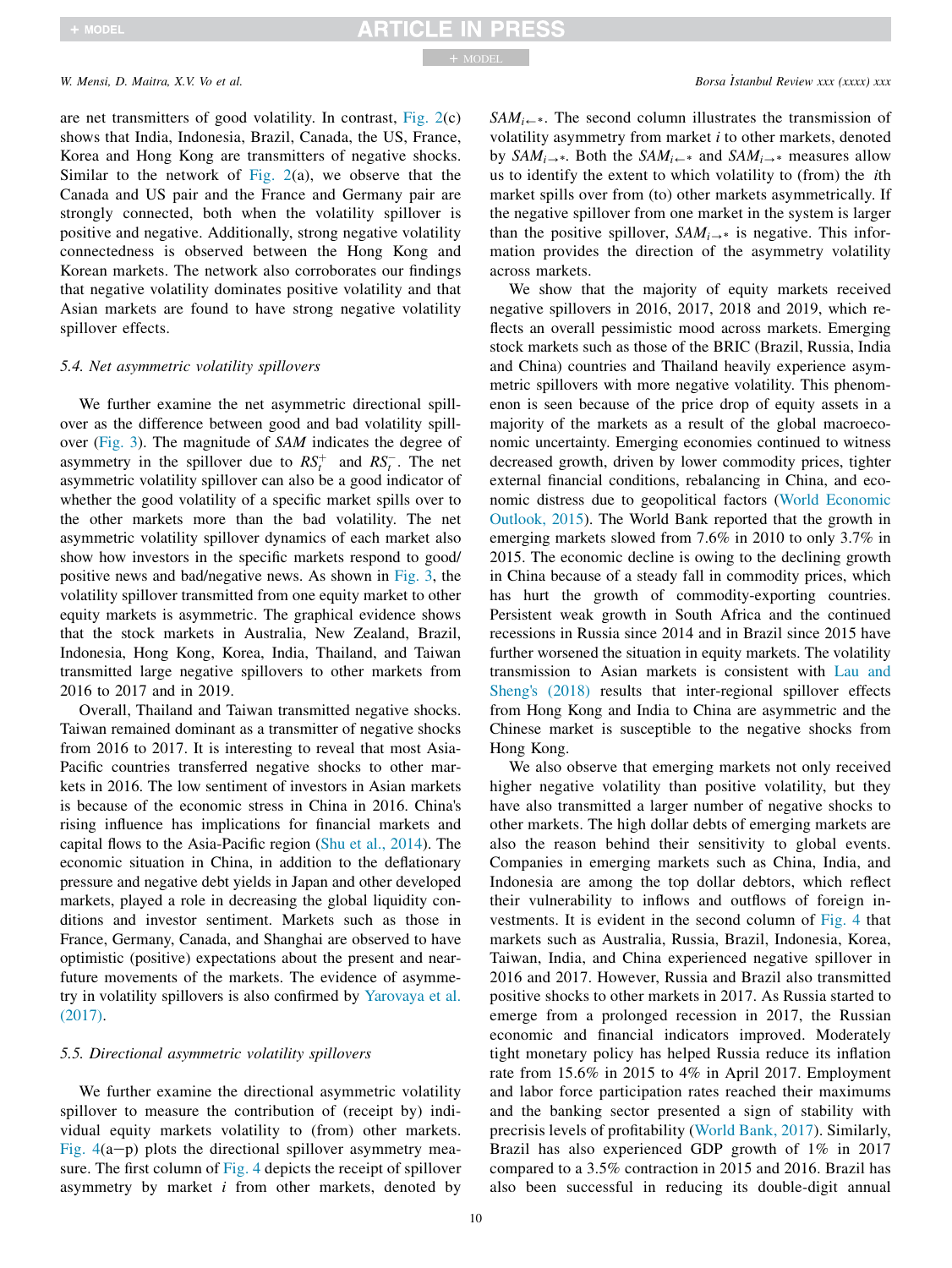# **ARTICLE IN PRESS**

+ MODEL

*W. Mensi, D. Maitra, X.V. Vo et al. Borsa istanbul Review xxx (xxxx) xxx* 



Fig. 3 Spillover asymmetry measures (*SAMs*) in each stock market.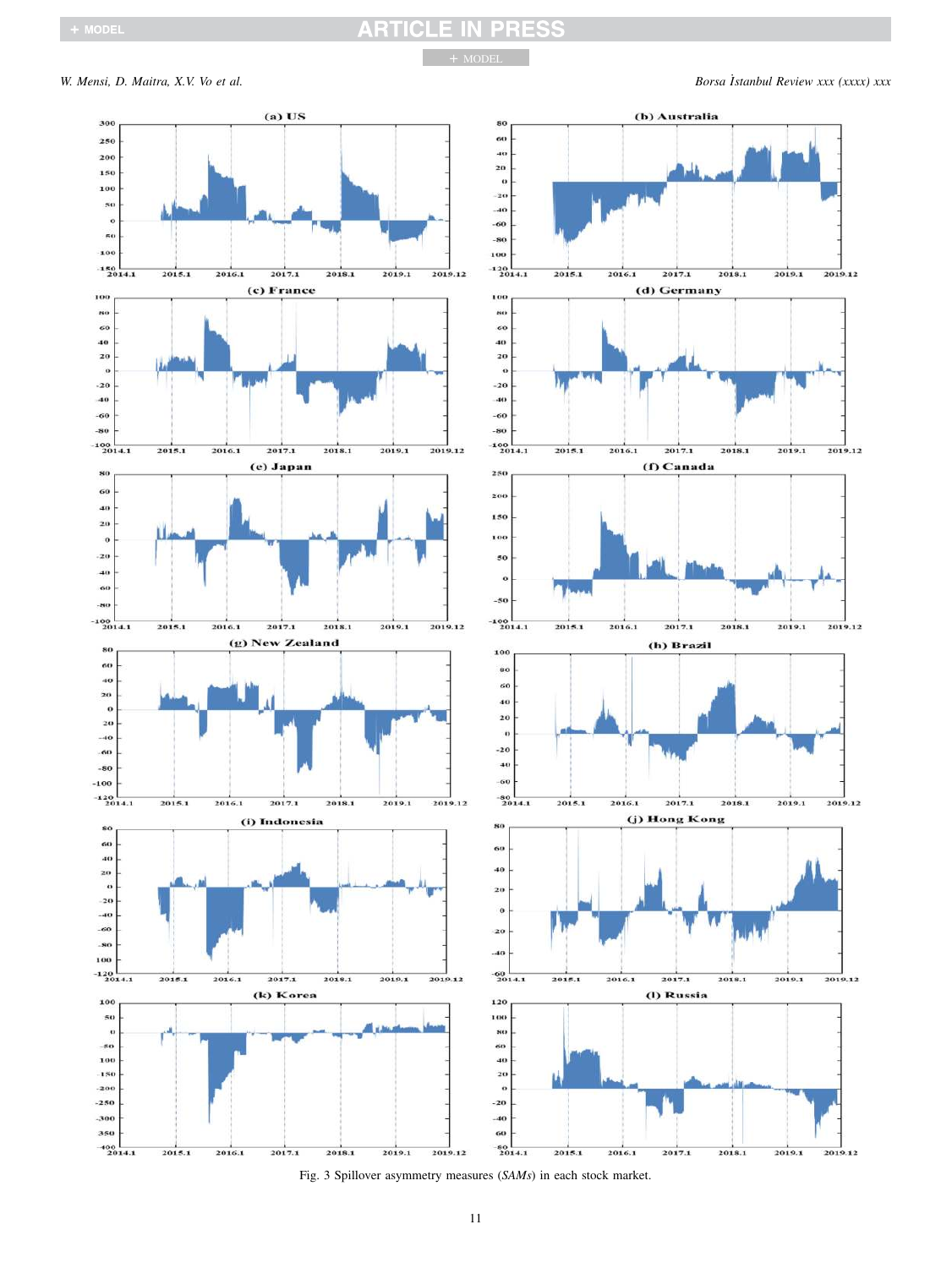### RT IN PRESS CL.

+ MODEL

*W. Mensi, D. Maitra, X.V. Vo et al. Borsa istanbul Review xxx (xxxx) xxx* (xxxx) *xxx* (xxxx) *xxx* (xxxx) *xxx* (xxxx) *xxx* (xxxx) *xxx* (xxxx) *xxx* (xxxx) *xxx* (xxxx) *xxx* (xxxx) *xxx* (xxxx) *xxx* (xxxx) *xxx* (x





inflation rate to  $4.5\%$  in 2017. In 2018-2019, the US received shocks from the other markets and transmitted bad volatility to the other markets. In contrast, Australia (France, Germany, Canada, New Zealand, and Indonesia) receives and transmits good (negative) volatility.

At the end of 2016, the countries also showing signs of positive spillover to other markets were the US, Canada, France, Germany, China, and Japan on account of the global recovery and country-specific fiscal and monetary policies.

Although spillover asymmetry was high during the turmoil periods, crisis or expansion periods may not be the main drivers of the increased spillover. The sudden increase in spillover asymmetry is more influenced by specific global events than by country-specific macroeconomic conditions (Collet & Ielpo, 2018). Our findings are consistent with the findings of BenSaïda (2019). The author concludes that crises have more impacts that cause asymmetric volatility spillover, especially bad volatility.



Fig. 4 Directional spillover asymmetry measures "*SAM* From"  $(SAM_{i\leftarrow\ast})$  and "*SAM* To".  $(SAM_{i\rightarrow\ast})$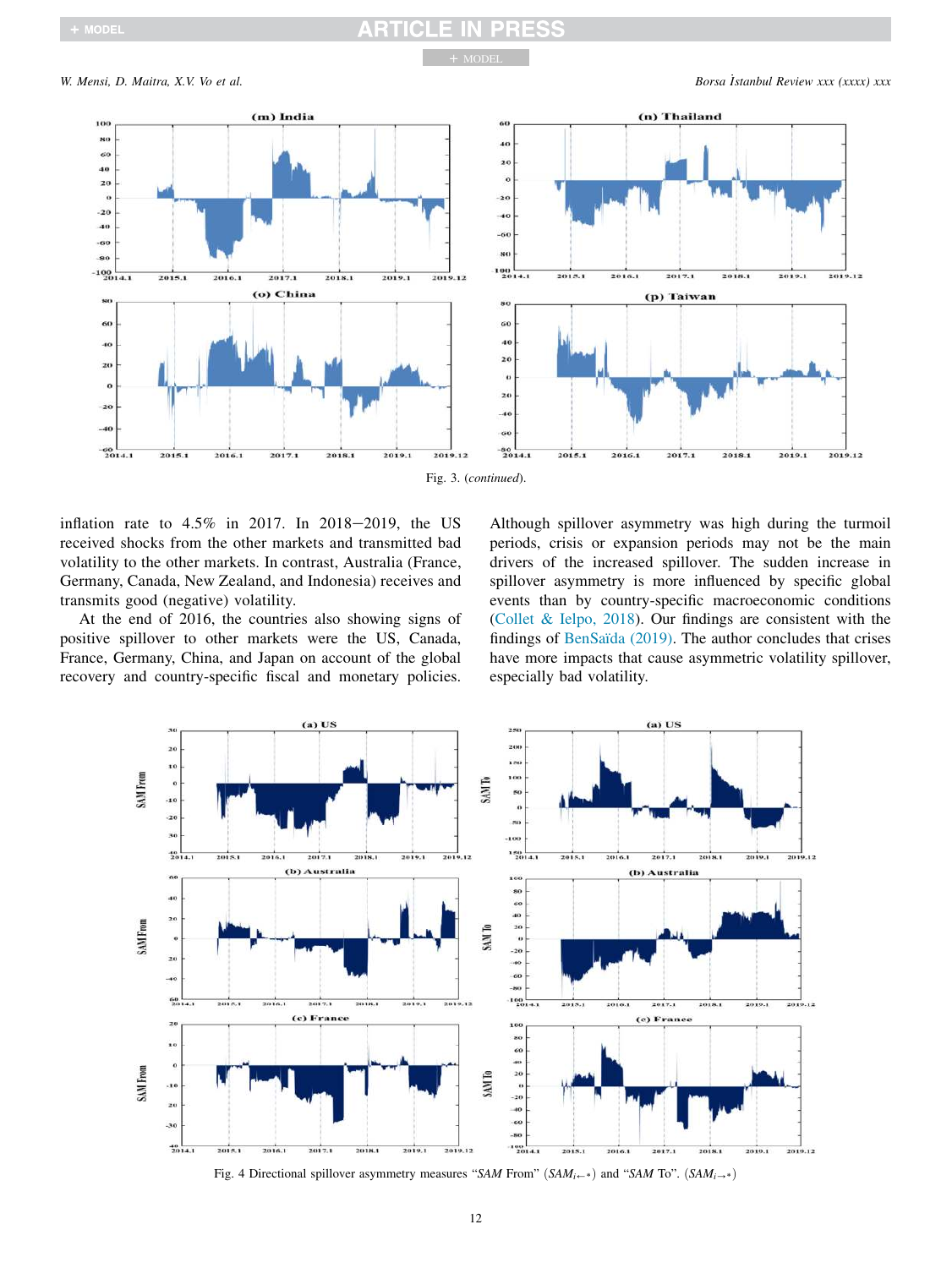## **ARTICLE IN PRESS**

+ MODEL

*W. Mensi, D. Maitra, X.V. Vo et al. Borsa istanbul Review xxx (xxxx) xxx* 



Fig. 4. (*continued*).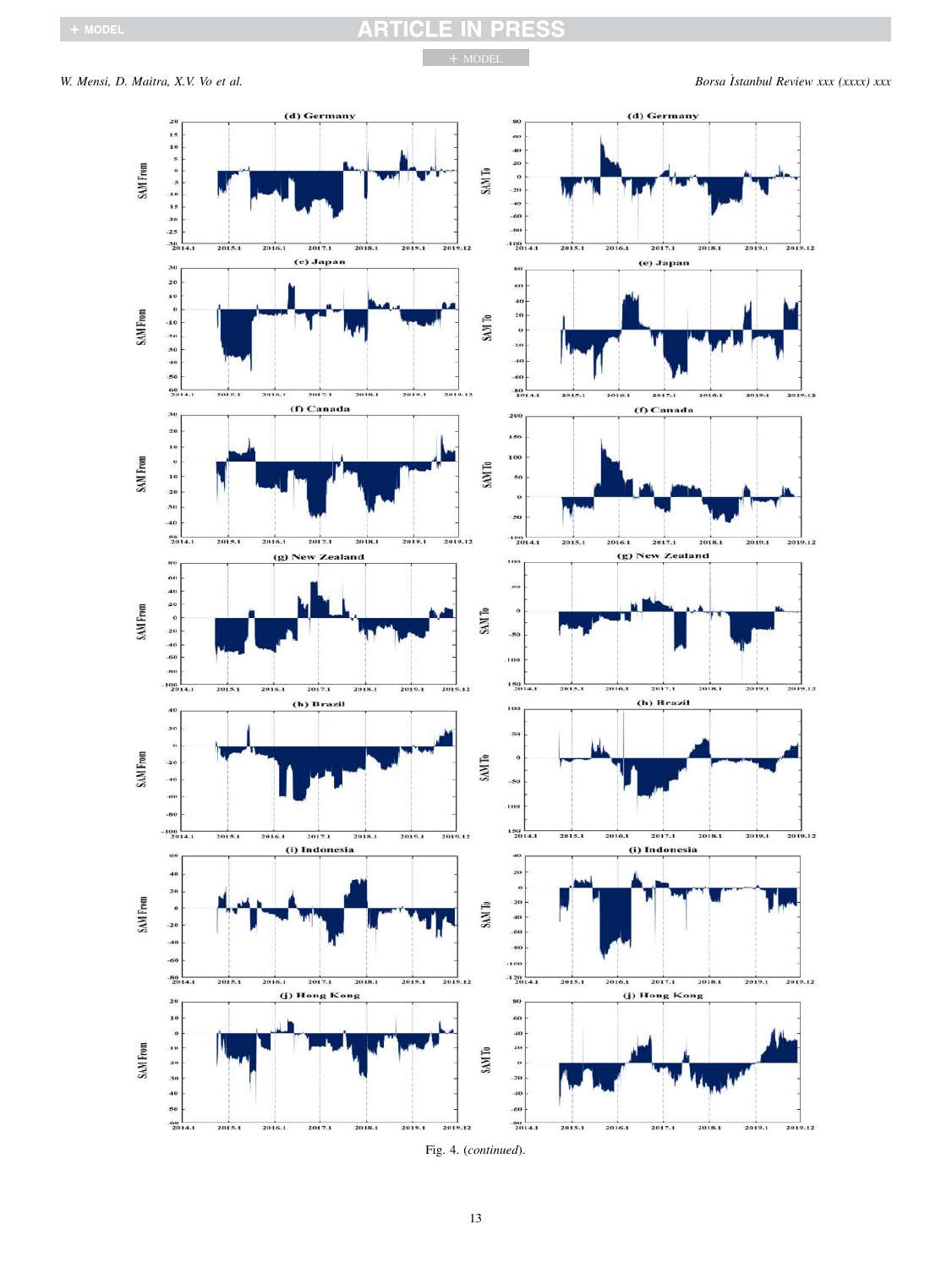## **RTICLE IN PRESS**

+ MODEL

*W. Mensi, D. Maitra, X.V. Vo et al. Borsa Istanbul Review xxx (xxxx) xxx* 



### 6. Conclusions

This study examines the volatility connectedness among equity markets using high-frequency, namely, 5-minute interval, data. We study the static and dynamic volatility spillover of both symmetric (that is, realized) and asymmetric (that is, positive and negative semivariances) volatility by employing spillover indices (DY, 2012). We further analyze

the asymmetric volatility connectedness through a network approach.

The overall important findings of volatility spillover and connectedness are summarized below. First, we note that the stock markets of Japan, New Zealand, Brazil, Russia, and Thailand are net receivers whereas those of the United States, France, Canada, Indonesia, Korea, India, and Taiwan are net transmitters. Further, India, the United States, Korea, and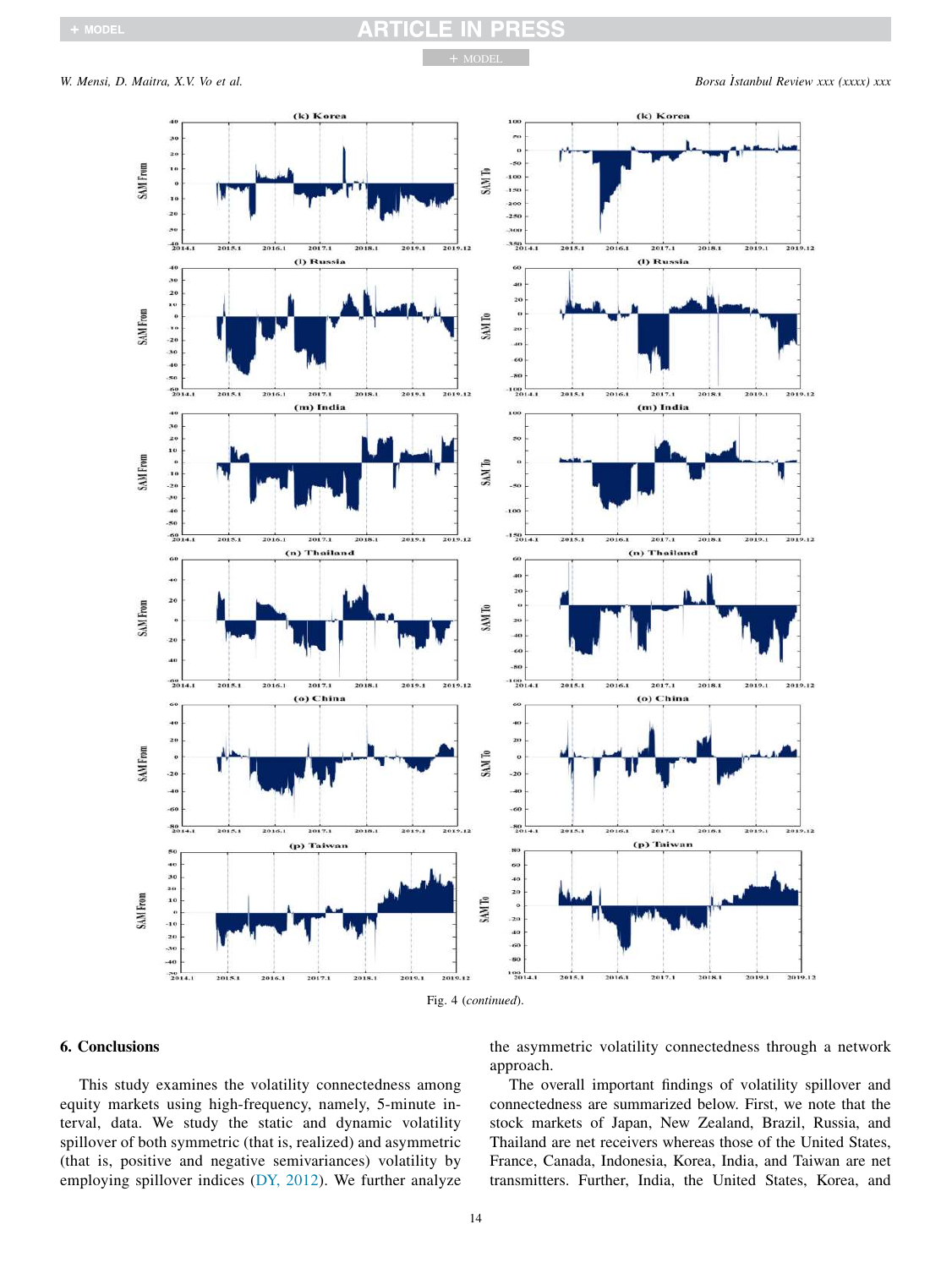Indonesia are very strong transmitters. Second, we find that the volatility spillover transmitted from one equity market to other equity markets is asymmetric. We note that the stock markets of Australia, New Zealand, Brazil, Indonesia, Hong Kong, Korea, India, Thailand, and Taiwan transmitted large numbers of negative spillovers to other markets during 2016 and 2017. It is interesting to observe that most Asia-Pacific countries transmitted negative shocks to other markets in 2016. Third, Canada and the United States, France and Germany, and Hong Kong and Korea are strongly connected. The network also corroborates our findings that negative shocks dominate positive volatility. Finally, by examining the directional asymmetric volatility spillover, we observe that the majority of equity markets received negative spillovers in 2016 and 2017. Emerging economies such as India, Thailand, China, Taiwan, Brazil, and Russia heavily experienced asymmetric spillover with more negative volatility.

Our findings offer implications for investors and policymakers. The asymmetric volatility spillover and connectedness provide better ways to manage portfolio diversification strategies. Investors can be more informed about the markets, which become connected when there are negative news or positive news. Further, equity investors can precisely judge when and which markets they need to be more concerned about under negative and positive shocks. Policymakers can also identify the markets that are the major sources of negative shock spillover. Accordingly, they can intervene and reduce the negative shock transmission either by controlling capital flows or by announcing definite policy measures to elevate the sentiment of the markets and overall economy. Thus, the volatility asymmetry analysis assists policymakers to know when to intervene to stabilize the markets and reduce the uncertainty.

It will be intriguing in the future to extend this study by analyzing the impact of the global health crisis (COVID-19 pandemic spread) on the spillovers among international stock markets in short, medium and long terms. Such a "black swan" event may act as a catalyst of spillover, generating increases or shifts in spillover behaviors in different investment horizons (Goodell, 2020). Understanding the impact of the COVID-19 crisis on international stock markets can help investors to improve their portfolios' risk-adjusted returns, adjust their asset allocations to account for the impacts of spillovers and reduce contagion risks in different investment horizons.

### Declaration of competing interest

This manuscript has not been published or presented elsewhere in part or in entirety and is not under consideration by another journal. We have read and understood your journal's policies, and we believe that neither the manuscript nor the study violates any of these. There are no conflicts of interest to declare.

### Acknowledgements

The last author acknowledges the financial support by the Ministry of Education of the Republic of Korea and the

National Research Foundation of Korea (NRF-2019S1A5A2A 01035116). This research is partly funded by the University of Economics Ho Chi Minh City, Vietnam.

### Appendix A. Supplementary data

Supplementary data to this article can be found online at https://doi.org/10.1016/j.bir.2020.12.003.

### References

- Ahmad,W., Mishra, A. V., & Daly, K. J. (2018). Financial connectedness of BRICS and global sovereign bond markets. *Emerging Markets Review, 37*, 1-16.
- Alter, A., & Beyer, A. (2014). The dynamics of spillover effects during the European sovereign debt turmoil. *Journal of Banking* & *Finance, 42*,  $134 - 153$ .
- Amonlirdviman, K., & Carvalho, C. (2010). Loss aversion, asymmetric market comovements, and the home bias. *Journal of International Money and Finance*, 29(7), 1303-1320.
- Andersen, T. G., & Bollerslev, T. (1998). Deutsche mark-dollar volatility: Intraday activity patterns, macroeconomic announcements, and longer run dependencies. *The Journal of Finance*, 53(1), 219-265.
- Ang, A., & Chen, J. (2002). Asymmetric correlations of equity portfolios. *Journal of Financial Economics, 63(3), 443-494.*
- Avramov, D., Chordia, T., & Goyal, A. (2006). The impact of trades on daily volatility. *Review of Financial Studies*, 19(4), 1241-1277.
- Barndorff-Nielsen, O., Kinnebrock, S., & Shephard, N. (2010). *Volatility and time series econometrics: Essays in honor of Robert F. Engle, Chapter measuring downside risk-realised semivariance*. Oxford University Press.
- Baruník, J., Kočenda, E., & Vácha, L. (2015). How does bad and good volatility spill over across petroleum markets? *Energy Journal, 36*(3),  $309 - 329$ .
- Baruník, J., Kočenda, E., & Vácha, L. (2016). Asymmetric connectedness on the U.S. stock market: Bad and good volatility spillovers. *Journal of Financial Markets, 27, 55-78.*
- Baruník, J., Kočenda, E., & Vácha, L. (2017). Asymmetric volatility connectedness on the forex market. *Journal of International Money and Finance*, 77, 39-56.
- Baur, D. G., & Lucey, B. M. (2009). Flights and contagion-an empirical analysis of stock-bond correlations. *Journal of Financial Stability, 5*(4),  $339 - 352$ .
- Baur, D. G., & Lucey, B. M. (2010). Is gold a hedge or a safe haven? An analysis of stocks, bonds and gold. *Financial Review, 45*, 217-229.
- BenSaïda, A. (2019). Good and bad volatility spillovers: An asymmetric connectedness. *Journal of Financial Markets, 43, 78-95.*
- Caloia, F. G., Cipollini, A., & Muzzioli, S. (2018). Asymmetric semi-volatility spillover effects in EMU stock markets. *International Review of Financial Analysis, 57, 221-230.*
- Caporale, G. M., Cipollini, A., & Spagnolo, N. (2005). Testing for contagion: A conditional correlation analysis. *Journal of Empirical Finance, 12*(3),  $476 - 489.$
- Chen, Y., Li, W., & Qu, F. (2019). Dynamic asymmetric spillovers and volatility interdependence on China's stock market. *Physica A, 523*,  $825 - 838.$
- Collet, J., & Ielpo, F. (2018). Sector spillovers in credit markets. *Journal of Banking & Finance*, 94, 267-278.
- Dean, W. G., Faff, R. W., & Loudon, G. F. (2010). Asymmetry in return and volatility spillover between equity and bond markets in Australia. *Pacific-Basin Finance Journal, 18(3), 272-289.*
- Diebold, F. X., & Yilmaz, K. (2009). Measuring financial asset return and volatility spillovers, with application to global equity markets. *Economic Journal, 119, 158-171.*
- Diebold, F. X., & Yilmaz, K. (2012). Better to give than to receive: Predictive directional measurement of volatility spillovers. *International Journal of Forecasting, 28, 57-66.*